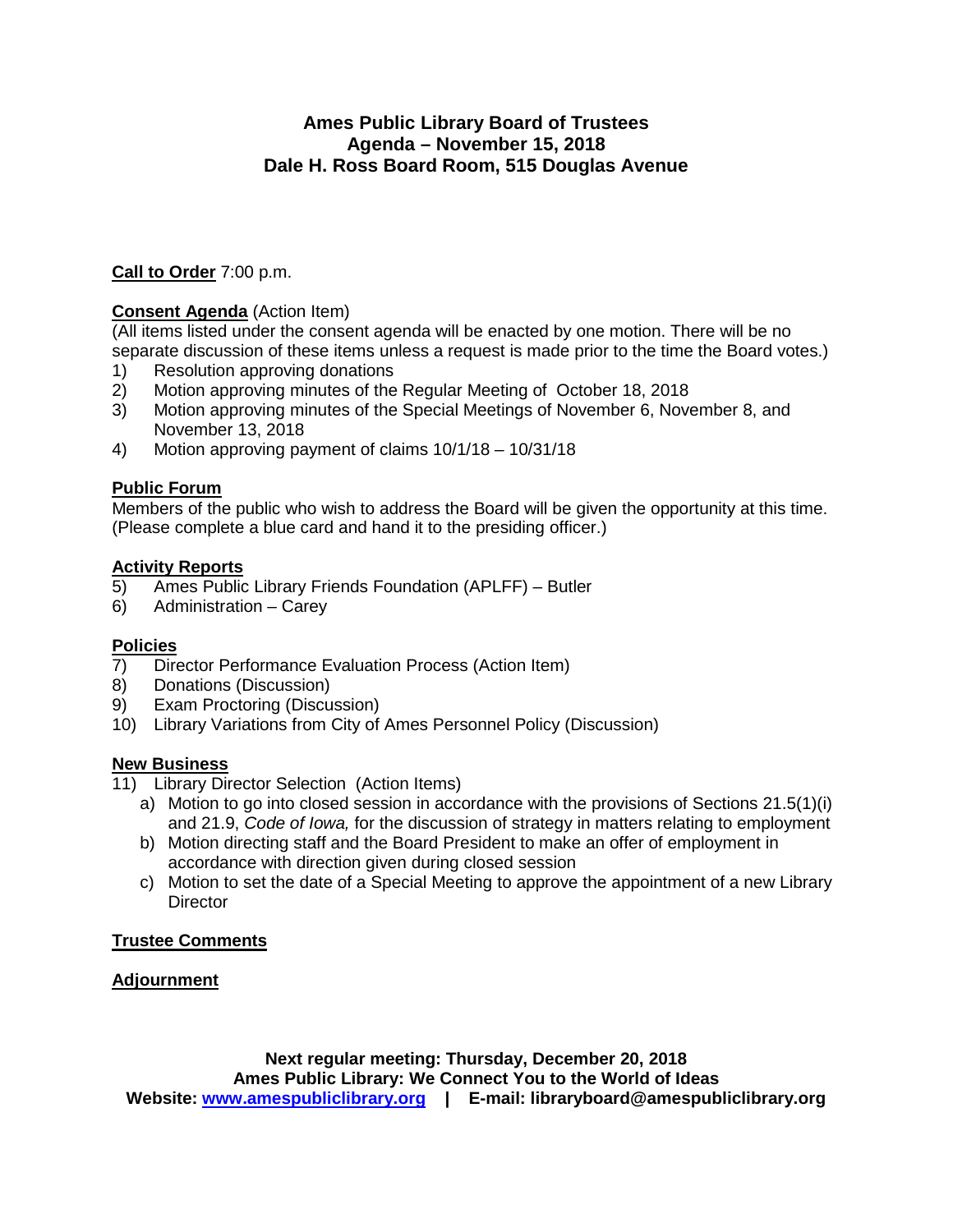## **Donations**

## **BOARD OF TRUSTEES AMES PUBLIC LIBRARY NOVEMBER 15, 2018**

Be it resolved that the Board of Trustees, Ames Public Library, accepts the following donations:

1) In honor of Herb Harmison from Theodore Hutchcroft.................................\$50.00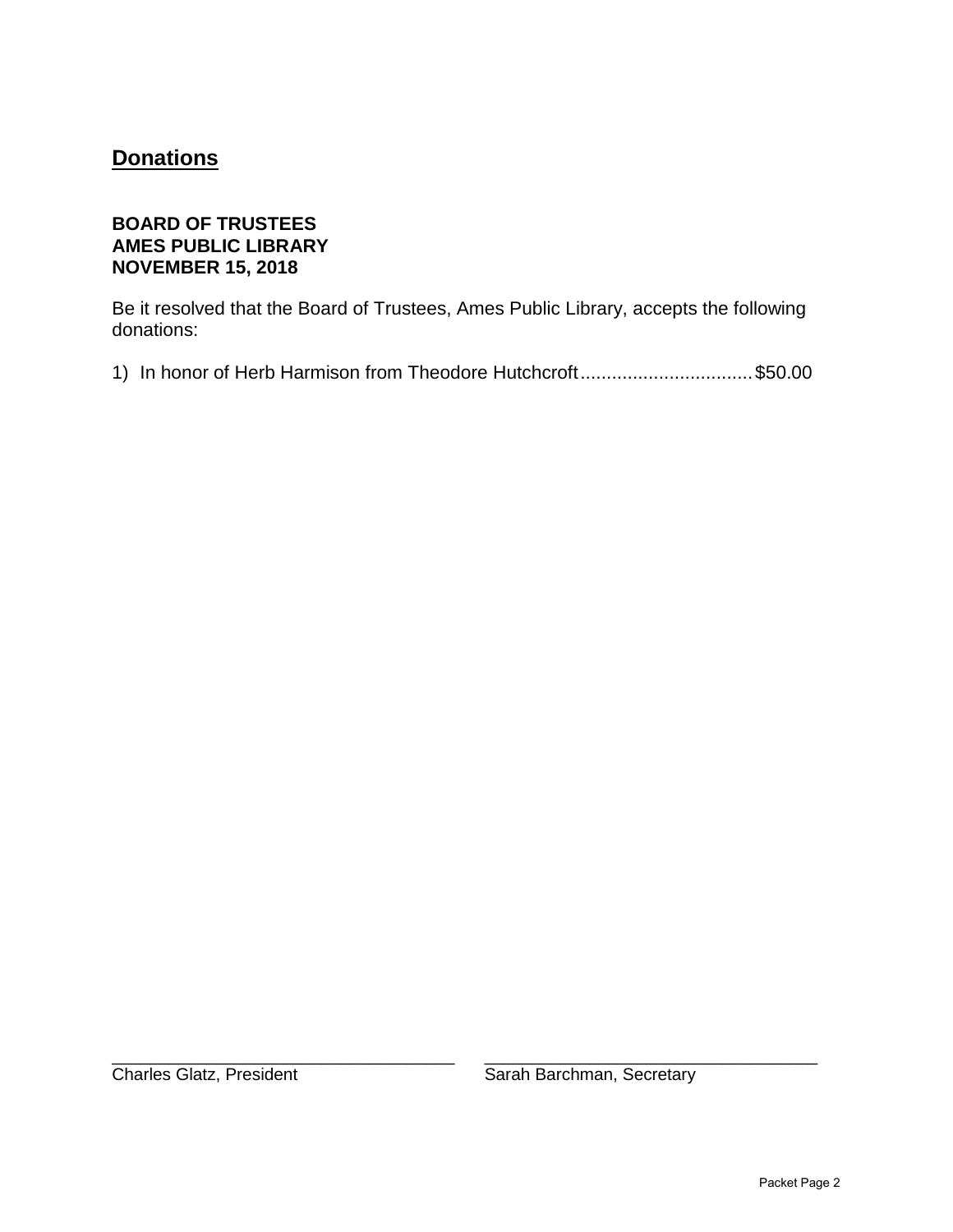#### **Ames Public Library Board of Trustees Minutes of the Regular Meeting October 18, 2018**

The Ames Public Library (APL) Board of Trustees met in regular session on Thursday, October 18, 2018 in the Dale H. Ross Board Room, 515 Douglas Avenue, with Butler, Glatz, Kluesner, Linch, Marshall, Raman, and Wang in attendance. Briese participated by telephone. Barchman was excused. Library Director Carey and Librarians Anderson, Briseño, and Rastogi were also present.

**Call to Order:** Board President Glatz called the meeting to order at 7:00 p.m.

#### **Consent Agenda:**

**Moved by Linch, seconded by Raman, to approve the following items on the consent agenda:**

- 1) Resolution accepting donations:
	- a) From Paul Durbin and Cinian Zheng-Durbin for programming .................... \$75.00
	- b) From ISU Women's Club Genealogy Division for books, materials, or programs of genealogical interest...................................................................................\$75.00
	- c) In honor of Herb Harmison from Jean Peterson........................................ \$100.00
	- d) In memory of Doris Richardson from Connie and Glenn Maze.................. \$100.00
- 2) Motion approving minutes of the Regular Meeting of September 20, 2018
- 3) Motion approving payment of claims 9/1/2018 9/30/2018

**Vote on Motion: 7-0. Approved unanimously. Resolution No. 2018-L030 adopted.**

#### **Public Forum:** None.

**Iowa Library Association (ILA) Conference Reports:** Librarians Bri Anderson and Tanvi Rastogi reported on presentations they made at the ILA Conference in Cedar Rapids. Ms. Anderson, who is APL's home school liaison, works with the Ames Community School District's Home School Assistance Program (HSAP). At ILA, she and Kelly Stern, Youth Services Manager at Cedar Falls Public Library, led a session on "Connecting with Homeschooling Populations in Your Community."

Ms. Rastogi, who is APL's Teen Librarian, participated in a session called "Rethinking Themes: Culturally Respectful Programming and Collections." Others on the panel were: Harrison Inefuku, Scholarly Publishing Services Librarian, and Cara Stone, Instruction Librarian, both at Iowa State University (ISU); and Vera Scrivner, Children's Librarian at Algona Public Library. Rastogi said that she spoke about cultivating partnerships and tried to challenge people to think more about why diversity in programming is important. Rastogi said she also spoke on this subject at the recent Joint Conference of Librarians of Color in Albuquerque.

Carey noted that the Youth Services Division of ILA has offered a conference called "Kids First" every other year in recent years; however, the conference was cancelled this year. Librarians around the state feel this is such an important event that a group proposed an alternative. It will be called "Kid Matters" and APL's Youth Services staff has offered to host it.

**FY19 First Quarter Financial Reports:** Trustee Kluesner stated that the budget is tracking well with 25% spent in the first quarter. He noted that spending on service agreements and annual contracts is heavier early in the year, as can be seen in the graphs. Kluesner also spoke about the sources of APL's financial assets—private donations that come via Ames Public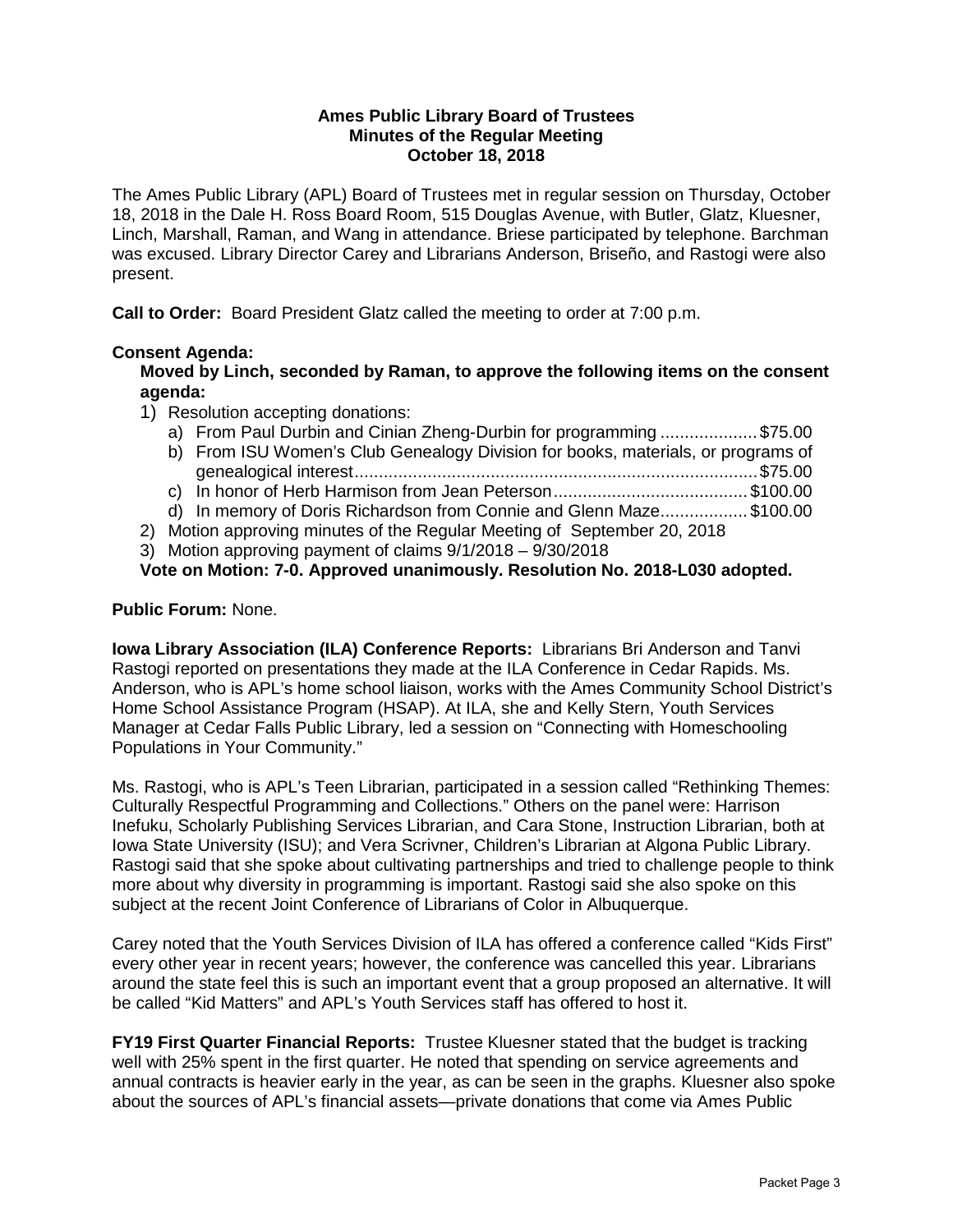Library Friends Foundation (APLFF), from individuals or organizations, and through grants—and noted that all of them are separate from the general fund, which is supported by taxes.

#### **Moved by the Budget and Finance Committee to accept the First Quarter Reports for Fiscal Year 2018/19.**

**Vote on Motion: 7-0. Motion declared approved.**

**Ames Public Library Friends Foundation (APLFF) Report:** APLFF Trustee Representative Butler reported on the October 11 meeting. The APLFF Development Director reported on a positive meeting with REG and expressed willingness to meet with local service clubs. Butler said income from PrideFest was \$450 and from Literary Grounds sales was \$2,900. The fall book sale will be held November 1-3. APLFF's monthly meetings will be changed to the  $4<sup>th</sup>$ Thursday starting in January to allow for more timely financial reporting and the November 8 meeting will take place at 5pm because of a possible Director candidate's presentation at 4pm.

**Administrative Staff Report:** Library Director Carey stated that the Library welcomed new Library Aide Brittny Rebhuhn and Youth Services Intern Elcy Timothy. Goodbyes were said to Laurelle Heimbaugh, who moved out of state, and Andra Castle, who accepted a new job. She said interviews for the Clerk position in Resources Services were just completed.

Carey announced that the Small Talk group is hosting LENA training and will be joined by a Sioux City group that is interested in starting a program. APL was also notified of the award of a \$5,000 grant for Small Talk from Dahl Foundation.

Carey said that she had met with City Manager Steve Schainker and Assistant City Manager Brian Phillips earlier in the day to discuss future Capital Improvements Projects (CIPs). Although APL will not formally submit CIP requests this fall, Carey discussed three ideas that the new director may want to consider in the next five years. They were: replacement of carpet, which was installed in 2014; replacement of front doors, which are heavy and are sometimes affected by interior pressure issues; and the possibility of adding gender neutral restrooms. Carey explained that APL's family restrooms and staff restrooms are gender neutral, but safety was the primary consideration when designing the others. She said she felt some safety factors (such as the absence of hallway doors) might be lost in a gender-neutral design.

Carey stated that currently:

- The budget process is getting underway;
- a Pay Study Committee, which was formed in response to some dissatisfaction that was identified through the Staff Satisfaction Surveys, will be holding meetings for employees to discuss job expectations and pay issues;
- Carey is participating in United Way study on the effects of Ames' low unemployment rate on wages;
- LibraryAware, a product that increases the Selectors' ability to create posters, brochures, and bookmarks to tie into promotions, has been purchased;
- New Innovation suggestions are due in a couple weeks;
- A coil was replaced in the Energy Recovery Ventilator on the roof. It was a major operation that required a crane and an alley closure. Fortunately, the weather was favorable and the job went so smoothly that the installers decided they would charge the Library time and materials, rather than the original quoted price.
- The management team will attend an Ames Chamber of Commerce Diversity Program on October 31.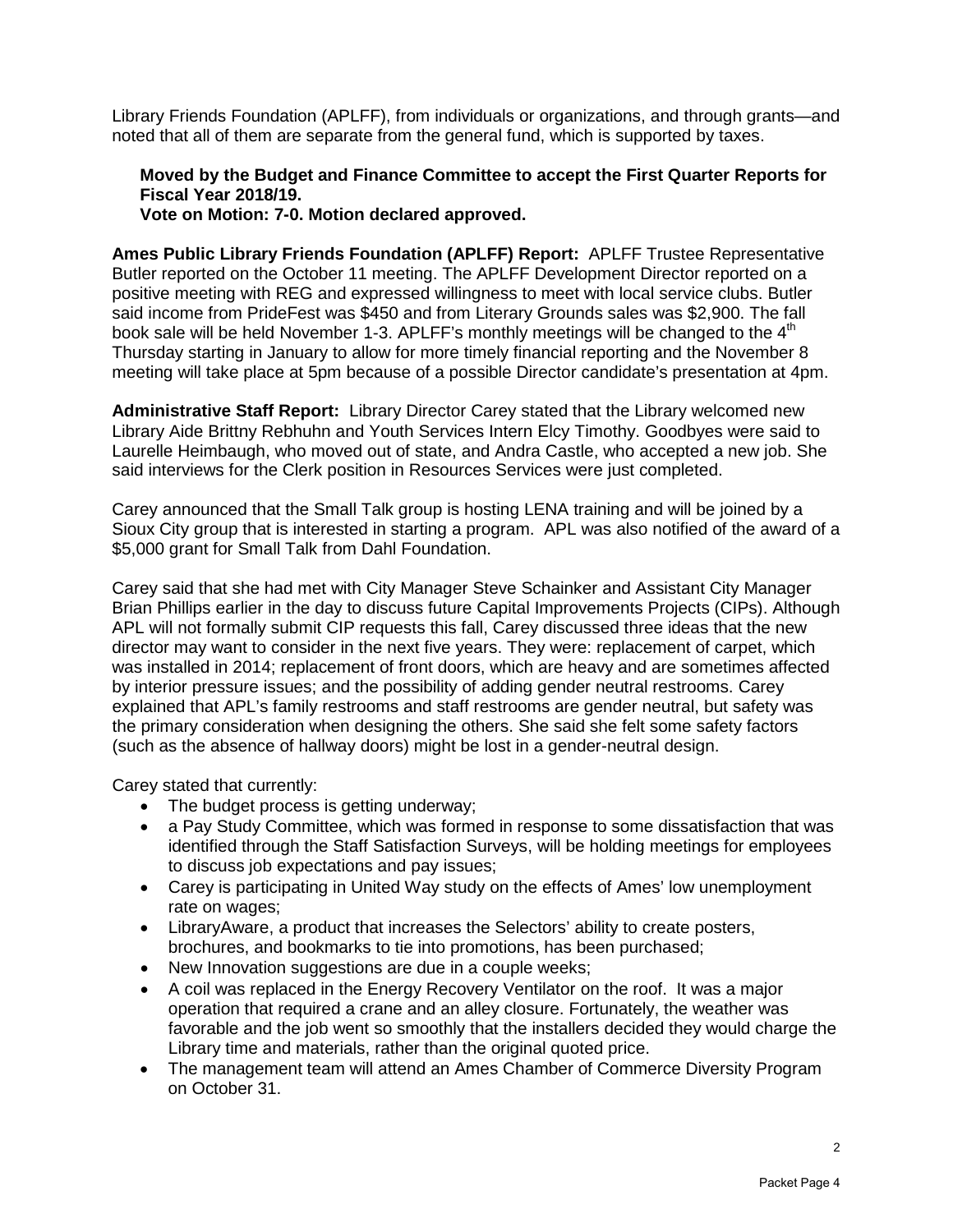She said some programming highlights in the last month were:

- ISU President Wintersteen's September 27 presentation, which was very well received;
- The Maximum Ames Music Festival and PrideFest which brought hundreds of people into the building the last weekend in September; and
- A poetry-packed weekend on October 13 and 14, with the Central Iowa Poetry Festival, APLFF's Author Café featuring poets, and an APLFF poetry book sale.

Upcoming events that Carey described included:

- A Harry Potter Night at London Underground on November 15, after which the establishment will donate a portion of the proceeds to APLFF; and
- Ames Community Initiative meetings: one of which was taking place in the Library as she spoke and another coming up at the Water Plant, where she and Briseño will discuss the resources APL has to offer those who are marginalized.

APL's 2017/18 Annual Report was distributed and Carey complimented Jillian Ocken and Tracy Briseño for spearheading the effort. Brief discussion ensued about the CIP ideas that had been discussed with the City Manager.

**Director Search Committee Report:** Glatz said he felt the group should be congratulated on deciding not to use a search firm, as the process is going very well. The brochure has drawn favorable comments from the applicants, everything is running on schedule, and 21 applications met the minimum requirements. Glatz said the applications came from widely varying geographical locations and complimented Briseño on reaching out to many state library associations. He reported that phone interviews were conducted with eight applicants and the field will be narrowed to three for the onsite meetings in early November. The Search Committee will formulate a set of questions for the interviews.

#### **Conduct in the Library Policy:**

#### **Moved by Butler, seconded by Wang, to adopt a resolution approving revisions to the Conduct in the Library Policy as presented/amended.**

When asked why the topic of buskers was included, Carey explained that the Main Street Cultural District (now Downtown Ames) actively sought buskers several years ago in an effort to enhance the downtown experience, and City permits and guidelines were established then.

**Raman offered a friendly amendment to add the phrase "on the premises" after the word "Misconduct" in the line prior to the second set of bullet points and delete that phrase elsewhere in the list. Friendly amendment accepted by Butler.** 

**Vote on Motion (as amended): 7-0. Approved unanimously. Resolution No. 2018-L031 adopted.**

#### **Unattended Child Policy:**

**Moved by Wang, seconded by Butler, to adopt a resolution approving revisions to the Unattended Children Policy as presented/amended.**

Carey said other Iowa libraries typically set the age a child may be left alone at nine or ten, although some go as low as age six. Staff feels age nine is appropriate and works well in Ames.

**Vote on Motion (as presented): 7-0. Approved unanimously. Resolution No. 2018-L032 adopted.**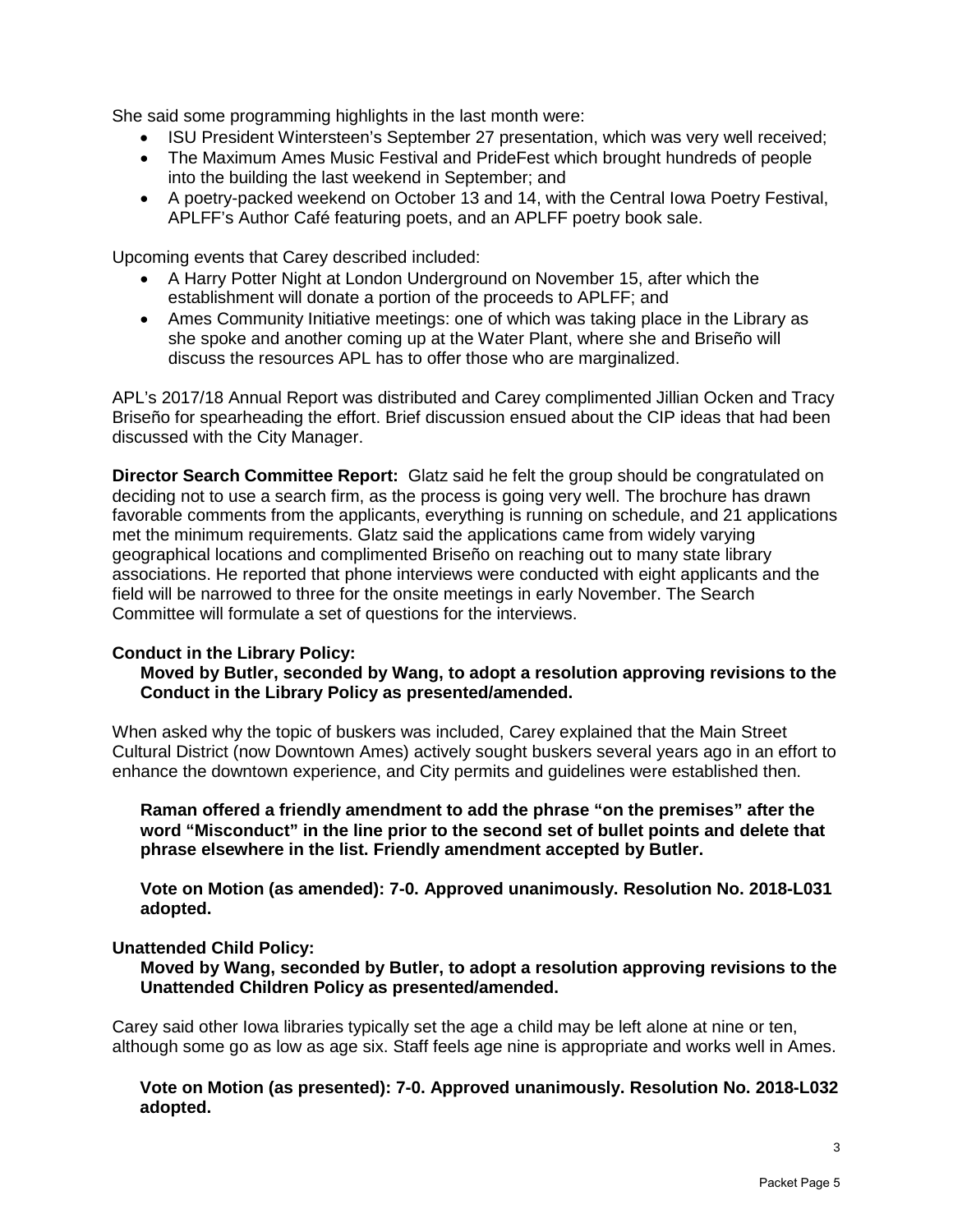**Director Evaluation Process Policy:** Trustee Marshall stated that the Director Evaluation Committee or DEC (Kluesner, Marshall, and Raman) had met on October 4. She said the process got tight in February and March last year because of spring break, so they felt moving activities back a month would help. The DEC also wondered if a mid-year evaluation was necessary.

Carey said the City's performance appraisal system is based on a quarterly schedule that ends in March, although the Board is not required to follow that. She said she felt a new director would probably want a mid-year check-in, both to feel supported and to have an opportunity to get questions answered, or be directed back on track, if the trustees felt there were issues. She did not feel the mid-year review would necessarily have to be formal, and it was agreed that in lieu of stating there would be a mid-year "performance review," the policy could indicate that the DEC would conduct a mid-year check-in." Carey recommended doing it earlier than October.

During discussion about aligning the process better with the fiscal year, it was pointed out that the timeline was set up as it is because the trustees' terms expire at the end of March. The existing schedule allows retiring trustees to complete evaluation activities before leaving the board and no new trustees would face an evaluation in their first meeting.

It was suggested that the goal year might be shifted to better meet the director's needs. Some goals could be carried over, as they are internal. The salary could also be set as late as June. There was agreement that fewer goals should be expected—they should offer a picture of the big items the person is working on, rather than the more broad strategic goals—and they should be measurable.

The Committee noticed that the policy was silent on who is to provide evaluation feedback. Staff said that the previous review committee decided to leave that open so that the process could be flexible from year to year, depending on the situation and the committee's preference.

Finally, Marshall said the DEC used Qualtrix last year to conduct its survey, but wondered if the City had any online tools that could be used to obtain confidential responses. Carey said she would inquire about that and the committee agreed to bring back another revision next month.

#### **Trustee Comments:** None

#### **Adjournment:**

#### **Moved by Briese, seconded by Marshall, to adjourn at 8:31 p.m. Vote on Motion: 7-0. Motion carried unanimously.**

The next Regular Meeting will be on Thursday, November 15, 2018, at 7:00 p.m., in the Dale H. Ross Board Room, Ames Public Library, 515 Douglas Avenue.

\_\_\_\_\_\_\_\_\_\_\_\_\_\_\_\_\_\_\_\_\_\_\_\_\_\_\_\_\_\_\_\_\_\_\_\_ \_\_\_\_\_\_\_\_\_\_\_\_\_\_\_\_\_\_\_\_\_\_\_\_\_\_\_\_\_\_\_\_\_\_\_\_\_\_ Karen C. Thompson, Administrative Assistant Sarah Barchman, Board Secretary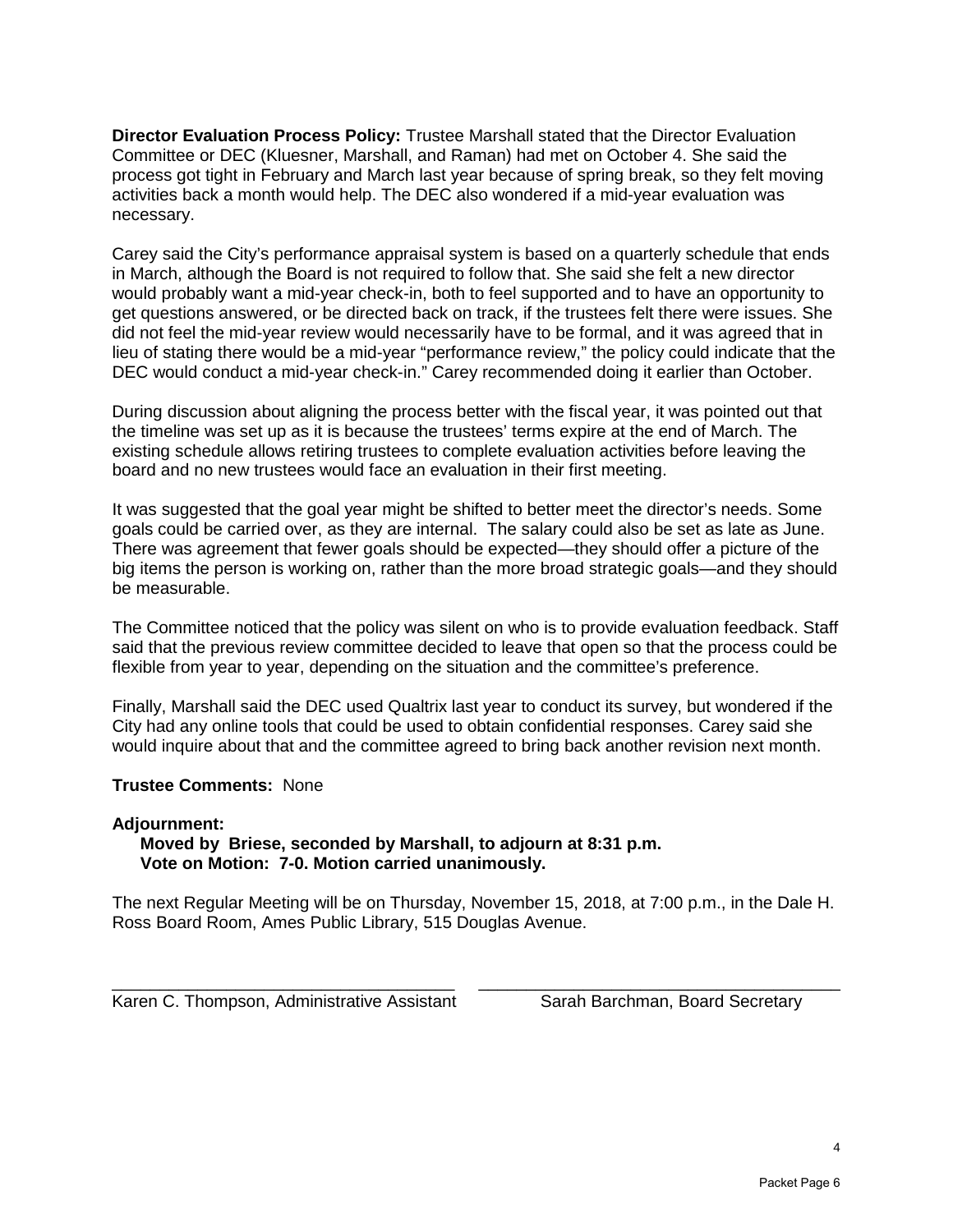#### **Ames Public Library Board of Trustees Minutes of the Special Meeting November 6, 2018**

The Ames Public Library (APL) Board of Trustees met in special session on Tuesday, November 6, 2018, in the Dale H. Ross Board Room, with Barchman, Briese, Butler, Glatz, Linch, Kluesner, Marshall, and Raman in attendance. Assistant City Manager Brian Phillips and Customer Account Services Manager Tracy Briseño were also present.

**Call to Order:** Board President Glatz called the meeting to order at 7:00 p.m.

#### **Director Candidate Interview:**

**Moved by Butler, seconded by Marshall, to enter into closed session in accordance with Sections 21.5(1)(i) and 21.9, Code of Iowa, for the purpose of interviewing Cheryl Heid for the position of Library Director. Roll Call Vote: 9-0. Approved unanimously.** 

The meeting was closed at 7:04 p.m. and reconvened in open session at 8:12 p.m.

It was agreed that trustees would take their own notes home and save all comments for the November 15 meeting.

There was discussion about how the decision-making process would be done.

Marshall indicated that she would miss the November 15 meeting, but would send her evaluations and thoughts to Glatz so that he could convey them to the Board during deliberations.

## **Moved by Briese, seconded by Marshall, to adjourn at 8:34 p.m. Vote on Motion: 8-0. Approved unanimously.**

The next Special Meeting will be on Thursday, November 8, 2018 at 7:00 p.m., in the Dale H. Ross Board Room of Ames Public Library, 515 Douglas Avenue.

The next Regular Meeting will be on Thursday, November 17, 2016, at 7:00 p.m., in the Dale H. Ross Board Room of Ames Public Library, 515 Douglas Avenue.

> \_\_\_\_\_\_\_\_\_\_\_\_\_\_\_\_\_\_\_\_\_\_\_\_\_\_\_\_\_\_\_\_\_\_\_ Sarah Barchman, Secretary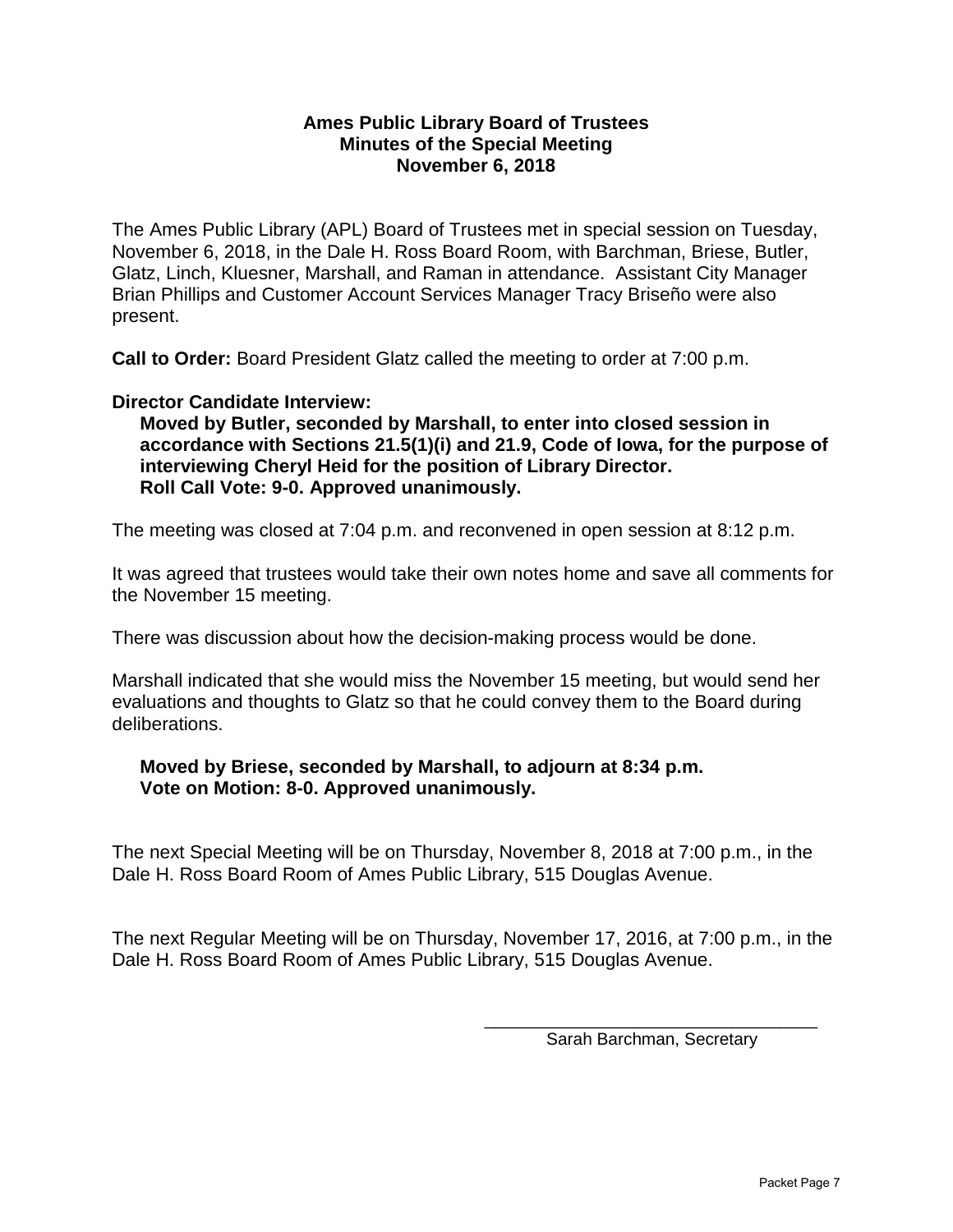#### **Ames Public Library Board of Trustees Minutes of the Special Meeting November 8, 2018**

The Ames Public Library (APL) Board of Trustees met in special session on Thursday, November 8, 2018, in the Dale H. Ross Board Room, with Barchman, Briese, Butler, Glatz, Linch, Kluesner, Marshall, Raman, and Wang in attendance. Assistant City Manager Phillips, Customer Account Services Manager Briseño, and Library Director Candidate John Thill were also present.

**Call to Order:** Board President Glatz called the meeting to order at 7:01 p.m.

Glatz stated that Mr. Thill had been advised of his option to request a closed meeting, but had declined, so the interview would proceed in open session.

**Director Candidate Interview:** Mr. Thill answered a series of prepared questions that were posed by the trustees in round-robin fashion.

Thill was invited to ask questions in return and the interview team responded.

## **Moved by Briese, seconded by Marshall, to adjourn at 8:08 p.m. Vote on Motion: 8-0. Motion approved unanimously.**

The next Special Meeting will be on Tuesday, November 13, 2018 at 7:00 p.m., in the Dale H. Ross Board Room of Ames Public Library, 515 Douglas Avenue.

The next Regular Meeting will be on Thursday, November 15, 2018, at 7:00 p.m., in the Dale H. Ross Board Room of Ames Public Library, 515 Douglas Avenue.

> \_\_\_\_\_\_\_\_\_\_\_\_\_\_\_\_\_\_\_\_\_\_\_\_\_\_\_\_\_\_\_\_\_\_\_ Sarah Barchman, Secretary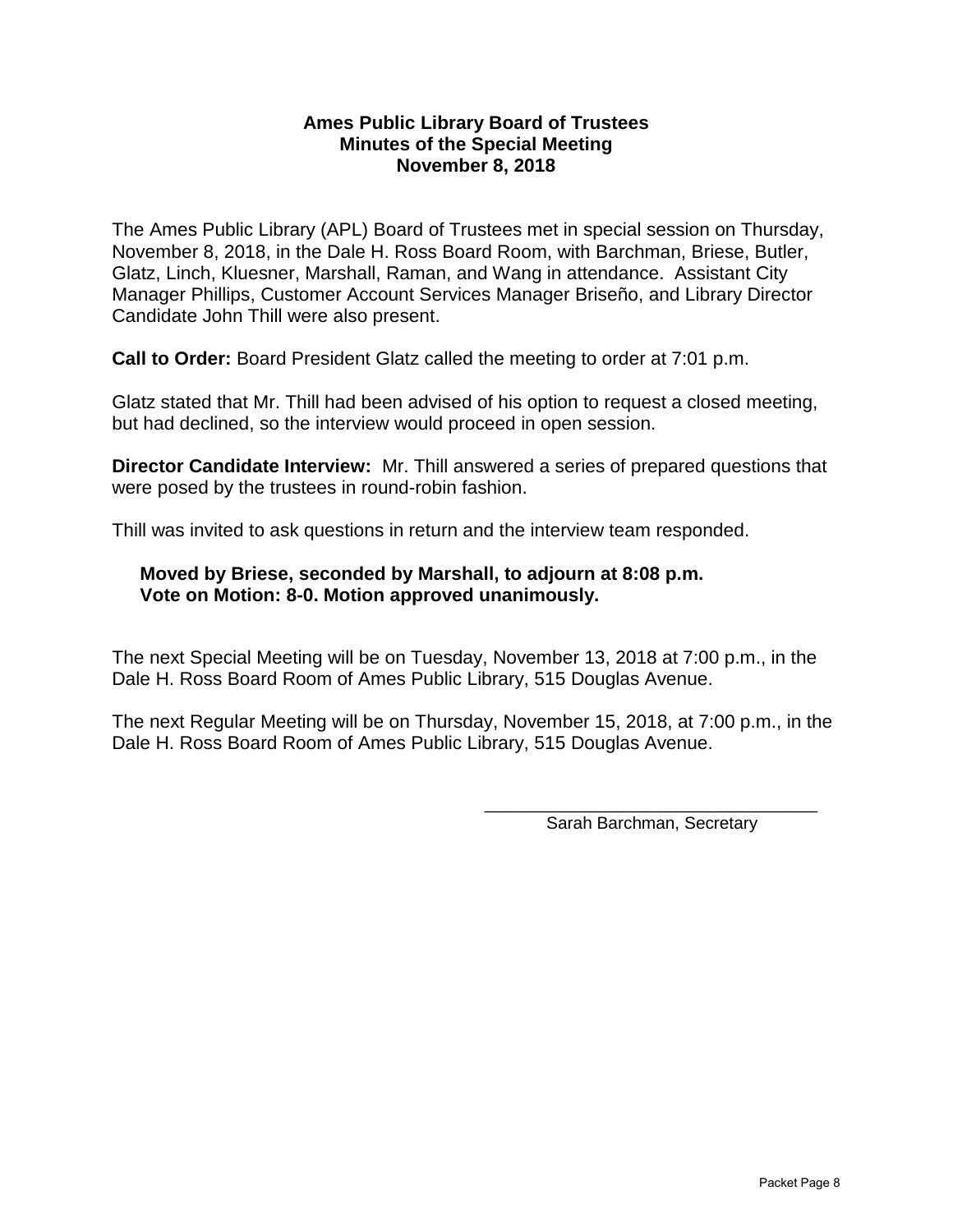

- TO: Library Board of Trustees
- FROM: Karen Thompson, Administrative Assistant

DATE: November 9, 2018

SUBJECT: Agenda Item 5

The minutes of the Special Meeting scheduled on November 13 will be distributed via e-mail or around the table prior to the meeting.

www.amespubliclibrary.org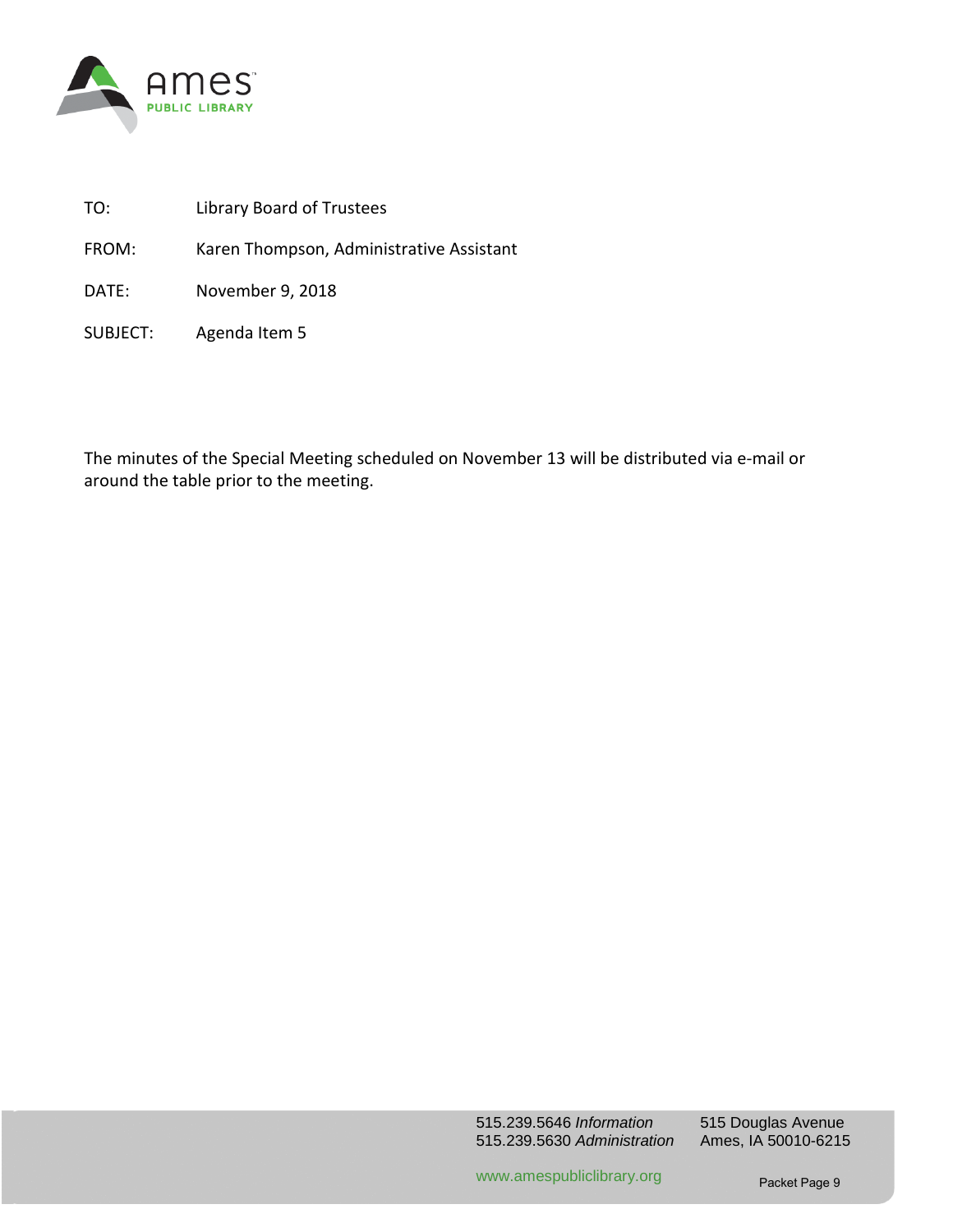| Administration                   |                                 |                  |             |
|----------------------------------|---------------------------------|------------------|-------------|
| PAYROLL SUMMARY                  | PERMANENT SALARIES/WAGES        | \$               | 44,535.06   |
| <b>PAYROLL SUMMARY</b>           | TEMPORARY SALARIES/WAGES        | \$               | 1,456.00    |
| PAYROLL SUMMARY                  | <b>IPERS DISABILITY</b>         | \$               | 222.47      |
| PAYROLL SUMMARY                  | LIFE INSURANCE                  | \$               | 67.50       |
| <b>PAYROLL SUMMARY</b>           | <b>HEALTH INSURANCE</b>         | \$               | 7,853.06    |
| PAYROLL SUMMARY                  | <b>MEDICARE FICA</b>            | \$               | 655.22      |
| <b>PAYROLL SUMMARY</b>           | <b>FICA</b>                     | \$               | 2,801.57    |
| PAYROLL SUMMARY                  | <b>IPERS</b>                    | \$               | 4,341.56    |
| PAYROLL SUMMARY                  | <b>WORKERS COMPENSATION</b>     | \$               | 153.38      |
| JUL/AUG/SEP MESSENGER CHG        | <b>MESSENGER SERVICE</b>        | \$               | 1,163.29    |
| SEPT. 2018 PRINTING CHRGS        | PRINT SHOP SERVICES             | \$               | 36.28       |
| <b>SEPT LONG DISTANCE CHGS</b>   | <b>CITY LONG DISTANCE</b>       | \$               | 5.47        |
| AUG 2018 EQUIPMENT CHRGS         | <b>FLEET MAINTENANCE</b>        | \$               | 1,325.88    |
| JULY 2018 EQUIPMENT CHRGS        | <b>FLEET MAINTENANCE</b>        | \$               | 293.76      |
| AUG 2018 EQUIPMENT CHRGS         | <b>FLEET REPLACEMENT</b>        | \$               | 2,219.00    |
| JULY 2018 EQUIPMENT CHRGS        | <b>FLEET REPLACEMENT</b>        | \$               | 2,219.00    |
| UNITED PARCEL SERVICE            | POSTAGE/FREIGHT                 | \$               | 16.29       |
| <b>SEPTEMBER POSTAGE CHARGES</b> | POSTAGE/FREIGHT                 | \$               | 6.80        |
| TFR TO CORRECT MILEAGE           | TRAVEL/MEETINGS                 | \$               | (7.96)      |
| <b>BANK OF AMERICA</b>           | <b>TRAINING</b>                 | \$               | 197.00      |
| $\ast$<br>CAREY, LYNNE D         | <b>CONFERENCES</b>              | \$               | 114.24      |
| <b>BANK OF AMERICA</b>           | <b>CONFERENCES</b>              | \$               | 378.20      |
| REV CORRECT 17/18 ACCR AP        | <b>RECRUITING COSTS</b>         | \$               | 70.00       |
| <b>BANK OF AMERICA</b>           | <b>RECRUITING COSTS</b>         | \$               | 400.00      |
| <b>GLATZ, CHUCK</b>              | <b>RECRUITING COSTS</b>         | \$               | 45.00       |
| <b>CITY OF AMES UTILITIES</b>    | <b>ELECTRIC SERVICE</b>         | \$               | 8,281.52    |
| <b>CENTURYLINK</b>               | <b>OUTSIDE PHONE SERVICE</b>    | \$               | 243.00      |
| <b>VERIZON WIRELESS</b>          | <b>OUTSIDE PHONE SERVICE</b>    | \$               | 197.49      |
| IA COMMUNICATIONS NETWORK        | <b>OUTSIDE PHONE SERVICE</b>    | \$               | 678.75      |
| <b>CITY OF AMES UTILITIES</b>    | WATER/SANITARY SEWER            | Ś                | 446.28      |
| CHITTY GARBAGE SERVICE IN        | <b>WASTE DISPOSAL</b>           | \$               | 190.89      |
| A TEC RECYCLING INC              | <b>WASTE DISPOSAL</b>           | $\overline{\xi}$ | 1,737.74    |
| <b>ALLIANT ENERGY/IPL</b>        | <b>NATURAL GAS</b>              | \$               | 232.90      |
| MIDWEST ALARM SERVICE            | <b>MAINTENANCE CONTRACTS</b>    | \$               | 355.08      |
| <b>BACKFLOW PREVENTION SVC O</b> | <b>MAINTENANCE CONTRACTS</b>    | \$               | 215.00      |
| WOODMAN CONTROLS COMPANY         | <b>MAINTENANCE CONTRACTS</b>    | \$               | 6,600.00    |
| <b>COMFORT SYSTEMS USA MIDWE</b> | <b>MAINTENANCE CONTRACTS</b>    | \$               | 1,008.00    |
| <b>LIBRARY</b>                   | <b>STRUCTURAL REPAIRS</b>       | \$               | (337.50)    |
| <b>FITZ ELECTRIC</b>             | <b>STRUCTURAL REPAIRS</b>       | \$               | 112.01      |
| TFR RFID LIBRARY SOLUTION        | <b>EQUIPMENT REPAIRS</b>        | \$               | (15,000.00) |
| <b>CONVERGINT TECHNOLOGIES</b>   | TECHNOLOGY MAINT/SUPPORT        | \$               | (5, 248.71) |
| MIDWEST ALARM SERVICE            | <b>TECHNOLOGY MAINT/SUPPORT</b> | \$               | (355.08)    |
| TFR RFID LIBRARY SOLUTION        | TECHNOLOGY MAINT/SUPPORT        | \$               | 15,000.00   |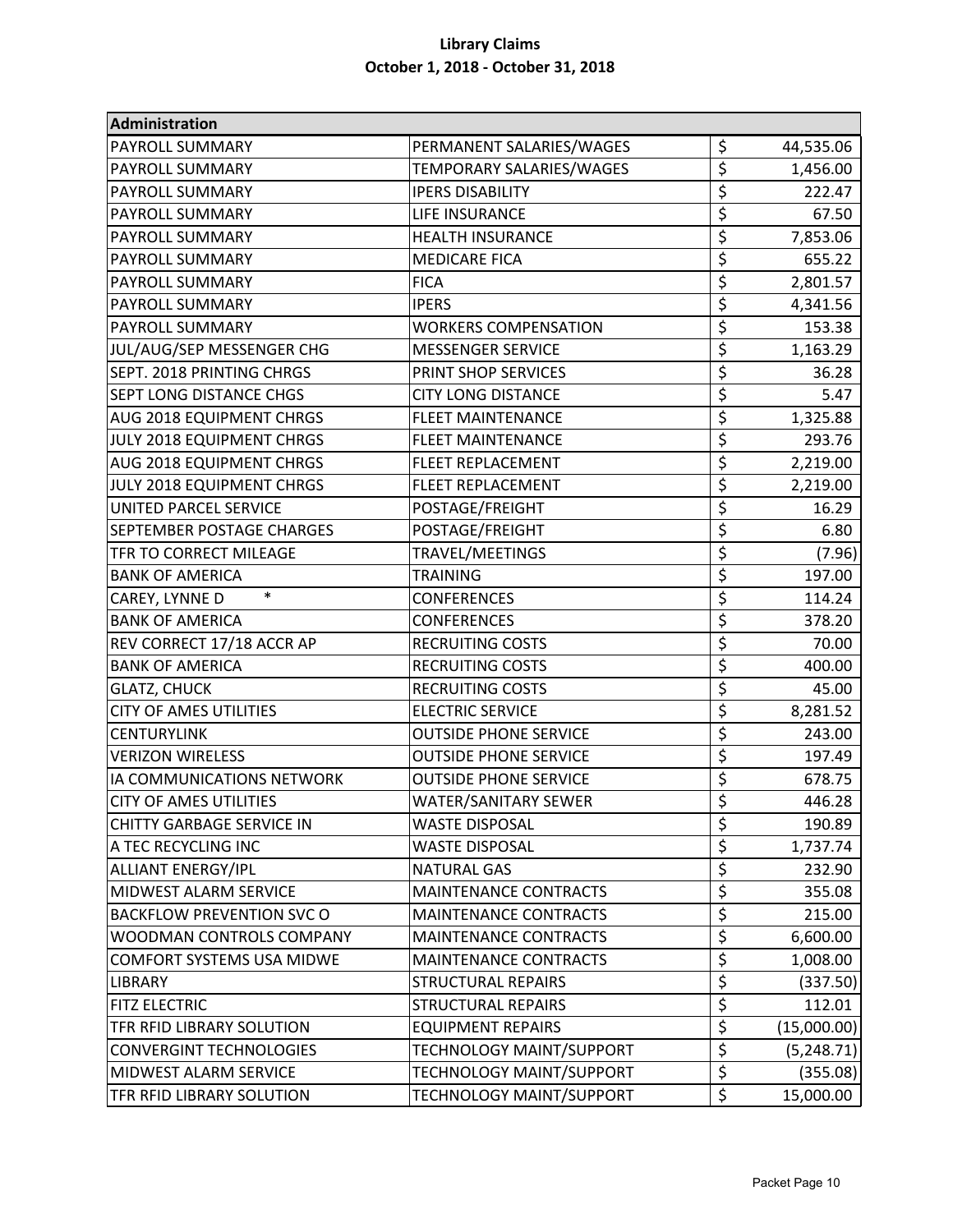| <b>INTERNATIONAL LIBRARY SER</b> | TECHNOLOGY MAINT/SUPPORT        | \$                              | 7,245.00    |
|----------------------------------|---------------------------------|---------------------------------|-------------|
| <b>XEROX CORPORATION</b>         | RENTALS/LEASES                  | \$                              | 1,212.74    |
| <b>BANK OF AMERICA</b>           | <b>NON-CITY SERVICE</b>         | \$                              | 65.00       |
| NATIONWIDE OFFICE CLEANER        | <b>NON-CITY SERVICE</b>         | \$                              | 7,479.48    |
| <b>CINTAS LOC 22M</b>            | <b>NON-CITY SERVICE</b>         | \$                              | 245.00      |
| <b>CH ISSUES</b>                 | <b>OFFICE SUPPLIES</b>          | \$                              | 124.58      |
| OFFICE DEPOT INC                 | <b>OFFICE SUPPLIES</b>          | \$                              | 399.81      |
| <b>QUILL CORP</b>                | <b>OFFICE SUPPLIES</b>          | \$                              | 225.96      |
| <b>STOREY KENWORTHY CO</b>       | <b>OFFICE SUPPLIES</b>          | \$                              | 53.85       |
| <b>BANK OF AMERICA</b>           | <b>OFFICE SUPPLIES</b>          | \$                              | 138.05      |
| <b>STAPLES BUSINESS ADVANTAG</b> | <b>OFFICE SUPPLIES</b>          | \$                              | 70.03       |
| <b>BANK OF AMERICA</b>           | MINOR OFFICE EQUIPMENT          | \$                              | 17.88       |
| <b>CAPITAL SANITARY SUPPLY I</b> | <b>CLEANING SUPPLIES</b>        | \$                              | 386.00      |
| CENT IA DISTRIBUTING INC         | <b>CLEANING SUPPLIES</b>        | \$                              | 456.60      |
| <b>STOREY KENWORTHY CO</b>       | <b>CLEANING SUPPLIES</b>        | \$                              | 18.20       |
| <b>BANK OF AMERICA</b>           | <b>CLEANING SUPPLIES</b>        | \$                              | 113.31      |
| <b>BANK OF AMERICA</b>           | <b>EQUIPMENT PARTS/SUPPLIES</b> | \$                              | 530.34      |
| <b>BANK OF AMERICA</b>           | MINOR EQUIPMENT/TOOLS           | \$                              | 119.94      |
| <b>BANK OF AMERICA</b>           | SPECIAL PROJECT SUPPLIES        | \$                              | 424.30      |
| <b>MOVE FROM 2610 TO 2612</b>    | <b>ELECTRONIC COLLECTION</b>    | $\overline{\xi}$                | (1, 477.67) |
|                                  | <b>Total Administration</b>     | $\overline{\boldsymbol{\zeta}}$ | 102,773.84  |
| <b>Resource Services</b>         |                                 |                                 |             |
| <b>PAYROLL SUMMARY</b>           | PERMANENT SALARIES/WAGES        | \$                              | 20,171.31   |
| <b>PAYROLL SUMMARY</b>           | TEMPORARY SALARIES/WAGES        | \$                              | 410.83      |
| <b>PAYROLL SUMMARY</b>           | <b>IPERS DISABILITY</b>         | \$                              | 83.63       |
| <b>PAYROLL SUMMARY</b>           | LIFE INSURANCE                  | \$                              | 42.50       |
| <b>PAYROLL SUMMARY</b>           | <b>HEALTH INSURANCE</b>         | \$                              | 3,448.20    |
| <b>PAYROLL SUMMARY</b>           | <b>MEDICARE FICA</b>            | \$                              | 273.85      |
| <b>PAYROLL SUMMARY</b>           | <b>FICA</b>                     | \$                              | 1,170.95    |
| <b>PAYROLL SUMMARY</b>           | <b>IPERS</b>                    | \$                              | 1,942.98    |
| <b>PAYROLL SUMMARY</b>           | <b>WORKERS COMPENSATION</b>     | Ś                               | 28.83       |
| SEPT. 2018 PRINTING CHRGS        | PRINT SHOP SERVICES             | \$                              | 8.65        |
| <b>SEPT LONG DISTANCE CHGS</b>   | <b>CITY LONG DISTANCE</b>       | \$                              | 1.90        |
| <b>BANK OF AMERICA</b>           | <b>OUTSIDE PRINTING SERVICE</b> | \$                              | 78.26       |
| MC FARLAND CLINIC PC             | <b>RECRUITING COSTS</b>         | \$                              | 92.00       |
| <b>BAKER &amp; TAYLOR INC</b>    | <b>EQUIPMENT PARTS/SUPPLIES</b> | \$                              | 838.79      |
| <b>CRYSTAL CLEAR WATER</b>       | <b>EQUIPMENT PARTS/SUPPLIES</b> | \$                              | 24.00       |
| <b>AMAZON</b>                    | <b>EQUIPMENT PARTS/SUPPLIES</b> | \$                              | 37.25       |
| <b>MIDWEST TAPE</b>              | <b>EQUIPMENT PARTS/SUPPLIES</b> | \$                              | 229.15      |
| <b>MOVE FROM 2610 TO 2612</b>    | <b>ELECTRONIC COLLECTION</b>    | \$                              | 1,477.67    |
| <b>MIDWEST TAPE</b>              | <b>ELECTRONIC COLLECTION</b>    | \$                              | 4,219.31    |
| <b>BANK OF AMERICA</b>           | <b>ELECTRONIC COLLECTION</b>    | \$                              | 3.99        |
| <b>BRAINFUSE INC</b>             | <b>ELECTRONIC COLLECTION</b>    | \$                              | 3,328.00    |
| <b>OVERDRIVE</b>                 | <b>ELECTRONIC COLLECTION</b>    | \$                              | 2,672.17    |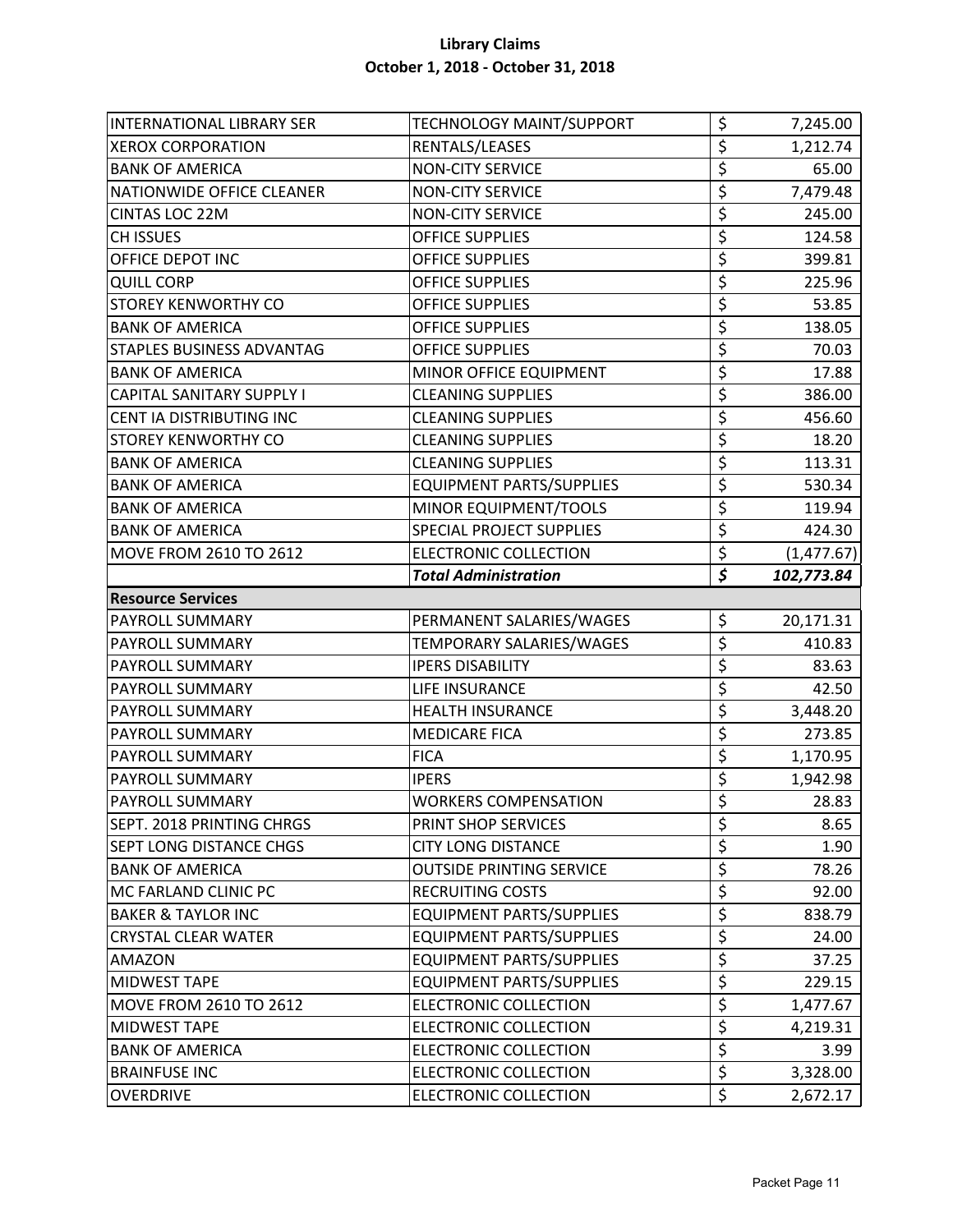| <b>INFOGROUP</b>                 | <b>ELECTRONIC COLLECTION</b>     | \$                              | 5,000.00  |
|----------------------------------|----------------------------------|---------------------------------|-----------|
| DES MOINES REGISTER REFUN        | <b>PERIODICALS</b>               | \$                              | (113.40)  |
| <b>DES MOINES REGISTER</b>       | <b>PERIODICALS</b>               | \$                              | 113.40    |
| <b>BAKER &amp; TAYLOR INC</b>    | YOUTH COLLECTION                 | \$                              | 6,172.37  |
| <b>INGRAM LIBRARY SERVICES</b>   | YOUTH COLLECTION                 | \$                              | 2,394.81  |
| <b>AMAZON</b>                    | YOUTH COLLECTION                 | \$                              | 373.74    |
| <b>MIDWEST TAPE</b>              | YOUTH COLLECTION                 | \$                              | 1,426.32  |
| <b>BANK OF AMERICA</b>           | YOUTH COLLECTION                 | \$                              | 76.55     |
| <b>PENWORTHY COMPANY</b>         | YOUTH COLLECTION                 | \$                              | 363.85    |
| <b>FINDAWAY WORLD LLC</b>        | YOUTH COLLECTION                 | \$                              | 69.99     |
| FROM 010 TO 239                  | YOUTH COLLECTION                 | \$                              | (43.84)   |
| <b>TFR LIBRARY-YOUTH COLLECT</b> | YOUTH COLLECTION                 | \$                              | (914.22)  |
| <b>AMAZON</b>                    | <b>AUDIO-VISUAL COLLECTION</b>   | \$                              | 522.55    |
| <b>MIDWEST TAPE</b>              | AUDIO-VISUAL COLLECTION          | \$                              | 10,895.31 |
| MILFORD MEMORIAL LIBRARY         | <b>AUDIO-VISUAL COLLECTION</b>   | \$                              | 21.25     |
| <b>BAKER &amp; TAYLOR INC</b>    | <b>ADULT PRINT COLLECTION</b>    | \$                              | 11,168.72 |
| <b>INGRAM LIBRARY SERVICES</b>   | <b>ADULT PRINT COLLECTION</b>    | \$                              | 503.79    |
| <b>SAGE PUBLICATIONS INC</b>     | ADULT PRINT COLLECTION           | \$                              | 646.83    |
| <b>AMAZON</b>                    | <b>ADULT PRINT COLLECTION</b>    | \$                              | 775.42    |
| <b>BANK OF AMERICA</b>           | <b>ADULT PRINT COLLECTION</b>    | \$                              | 442.70    |
| <b>GALE GROUP</b>                | <b>ADULT PRINT COLLECTION</b>    | \$                              | 395.40    |
| <b>VALUE LINE PUBLISHING LLC</b> | <b>ADULT PRINT COLLECTION</b>    | \$                              | 450.00    |
| J D POWER NADA USED CAR G        | <b>ADULT PRINT COLLECTION</b>    | \$                              | 125.00    |
| MIDDLE EAST LEARNING & CU        | <b>ADULT PRINT COLLECTION</b>    | \$                              | 504.00    |
| MANIMARAN, KAYALVIZHI            | <b>REFUNDS</b>                   | \$                              | 25.49     |
| <b>BORER, TOM</b>                | <b>REFUNDS</b>                   | \$                              | 25.00     |
| KINGSBURY, SARAH                 | <b>REFUNDS</b>                   | \$                              | 31.37     |
| <b>SCHON, MALLORY</b>            | <b>REFUNDS</b>                   | \$                              | 30.00     |
|                                  | <b>Total Resource Services</b>   | $\overline{\boldsymbol{\zeta}}$ | 82,066.62 |
| <b>Youth Services</b>            |                                  |                                 |           |
| <b>PAYROLL SUMMARY</b>           | PERMANENT SALARIES/WAGES         | \$                              | 36,055.70 |
| <b>PAYROLL SUMMARY</b>           | TEMPORARY SALARIES/WAGES         | \$                              | 515.00    |
| <b>PAYROLL SUMMARY</b>           | <b>IPERS DISABILITY</b>          | \$                              | 178.94    |
| <b>PAYROLL SUMMARY</b>           | LIFE INSURANCE                   | \$                              | 70.00     |
| <b>PAYROLL SUMMARY</b>           | <b>HEALTH INSURANCE</b>          | $\overline{\xi}$                | 6,294.42  |
| <b>PAYROLL SUMMARY</b>           | <b>MEDICARE FICA</b>             | \$                              | 505.63    |
| <b>PAYROLL SUMMARY</b>           | <b>FICA</b>                      | \$                              | 2,162.13  |
| <b>PAYROLL SUMMARY</b>           | <b>IPERS</b>                     | \$                              | 3,452.27  |
| <b>PAYROLL SUMMARY</b>           | <b>WORKERS COMPENSATION</b>      | \$                              | 52.14     |
| <b>SEPT. 2018 PRINTING CHRGS</b> | PRINT SHOP SERVICES              | \$                              | 2.25      |
| <b>SEPT LONG DISTANCE CHGS</b>   | <b>CITY LONG DISTANCE</b>        | \$                              | 1.19      |
| <b>WHITE, PIPPA</b>              | <b>OUTSIDE PROFESSIONAL SVCS</b> | \$                              | 450.00    |
| <b>HUPP, TYLER</b>               | <b>OUTSIDE PROFESSIONAL SVCS</b> | \$                              | 40.00     |
| CHAPMAN, DAVID                   | <b>OUTSIDE PROFESSIONAL SVCS</b> | \$                              | 40.00     |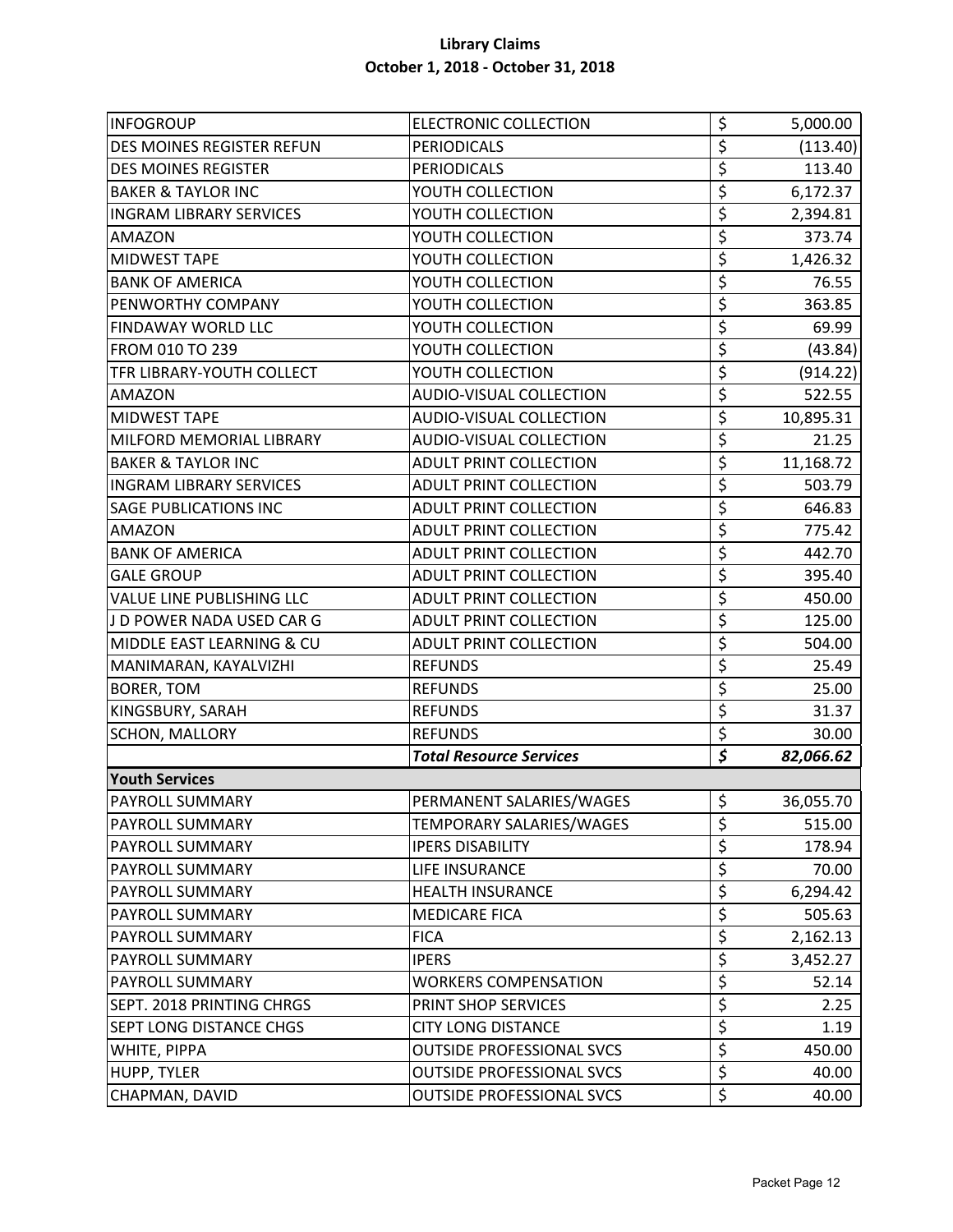| <b>BRUSH A PAINT CRAFT STUDI</b> | <b>OUTSIDE PROFESSIONAL SVCS</b> | \$                              | 125.00    |
|----------------------------------|----------------------------------|---------------------------------|-----------|
| <b>SEPTEMBER POSTAGE CHARGES</b> | POSTAGE/FREIGHT                  | \$                              | 0.45      |
| PHILBY, JILL                     | TRAVEL/MEETINGS                  | \$                              | 57.12     |
| <b>BANK OF AMERICA</b>           | <b>CONFERENCES</b>               | \$                              | 1,036.68  |
| <b>HEID, JERRI</b>               | <b>CONFERENCES</b>               | \$                              | 132.60    |
| ANDERSON, BRIANNE                | <b>CONFERENCES</b>               | \$                              | 114.24    |
| RASTOGI, TANVI                   | <b>CONFERENCES</b>               | \$                              | 931.48    |
| MC FARLAND CLINIC PC             | <b>RECRUITING COSTS</b>          | \$                              | 92.00     |
| <b>BANK OF AMERICA</b>           | <b>FOOD</b>                      | \$                              | 38.69     |
| <b>BANK OF AMERICA</b>           | <b>SPECIAL PROJECT SUPPLIES</b>  | \$                              | 358.84    |
| <b>STAPLES BUSINESS ADVANTAG</b> | <b>SPECIAL PROJECT SUPPLIES</b>  | \$                              | 17.48     |
|                                  | <b>Total Youth Services</b>      | $\overline{\boldsymbol{\zeta}}$ | 52,724.25 |
| <b>Adult Services</b>            |                                  |                                 |           |
| <b>PAYROLL SUMMARY</b>           | PERMANENT SALARIES/WAGES         | \$                              | 35,926.42 |
| <b>PAYROLL SUMMARY</b>           | <b>IPERS DISABILITY</b>          | \$                              | 138.57    |
| <b>PAYROLL SUMMARY</b>           | LIFE INSURANCE                   | \$                              | 75.00     |
| <b>PAYROLL SUMMARY</b>           | <b>HEALTH INSURANCE</b>          | \$                              | 5,831.34  |
| <b>PAYROLL SUMMARY</b>           | <b>MEDICARE FICA</b>             | \$                              | 506.74    |
| <b>PAYROLL SUMMARY</b>           | <b>FICA</b>                      | \$                              | 2,166.76  |
| <b>PAYROLL SUMMARY</b>           | <b>IPERS</b>                     | \$                              | 3,391.46  |
| <b>PAYROLL SUMMARY</b>           | <b>WORKERS COMPENSATION</b>      | \$                              | 43.10     |
| <b>SEPT LONG DISTANCE CHGS</b>   | <b>CITY LONG DISTANCE</b>        | \$                              | 3.67      |
| <b>SEPTEMBER POSTAGE CHARGES</b> | POSTAGE/FREIGHT                  | \$                              | 0.91      |
| <b>BANK OF AMERICA</b>           | <b>FOOD</b>                      | \$                              | 24.82     |
|                                  | <b>Total Adult Services</b>      | $\overline{\boldsymbol{\zeta}}$ | 48,108.79 |
| <b>Customer Account Services</b> |                                  |                                 |           |
| <b>PAYROLL SUMMARY</b>           | PERMANENT SALARIES/WAGES         | \$                              | 42,544.04 |
| <b>PAYROLL SUMMARY</b>           | TEMPORARY SALARIES/WAGES         | \$                              | 11,601.86 |
| <b>PAYROLL SUMMARY</b>           | <b>IPERS DISABILITY</b>          | \$                              | 184.01    |
| <b>PAYROLL SUMMARY</b>           | LIFE INSURANCE                   | \$                              | 97.50     |
| <b>PAYROLL SUMMARY</b>           | <b>HEALTH INSURANCE</b>          | Ś                               | 6,019.38  |
| <b>PAYROLL SUMMARY</b>           | <b>MEDICARE FICA</b>             | \$                              | 747.03    |
| PAYROLL SUMMARY                  | <b>FICA</b>                      | \$                              | 3,194.11  |
| <b>PAYROLL SUMMARY</b>           | <b>IPERS</b>                     | \$                              | 5,111.35  |
| <b>PAYROLL SUMMARY</b>           | <b>WORKERS COMPENSATION</b>      | \$                              | 143.02    |
| <b>SEPT LONG DISTANCE CHGS</b>   | <b>CITY LONG DISTANCE</b>        | \$                              | 8.22      |
| <b>AUTOMATED MERCHANT SYSTEM</b> | <b>OUTSIDE PROFESSIONAL SVCS</b> | \$                              | 299.42    |
| <b>SEPTEMBER POSTAGE CHARGES</b> | POSTAGE/FREIGHT                  | \$                              | 1,442.63  |
| TFR TO CORRECT MILEAGE           | TRAVEL/MEETINGS                  | \$                              | 7.96      |
| <b>FRIEDRICH, KATIE</b>          | TRAVEL/MEETINGS                  | \$                              | 15.91     |
| <b>CHOATE, ERIKA</b>             | TRAVEL/MEETINGS                  | \$                              | 12.24     |
| <b>BRISENO, TRACY</b>            | <b>CONFERENCES</b>               | \$                              | 313.67    |
| <b>MORTON, MARY</b>              | <b>CONFERENCES</b>               | \$                              | 36.76     |
| PLEASANTS, NATHANIEL DAVI        | DUES/MEMBERSHIPS                 | \$                              | 13.50     |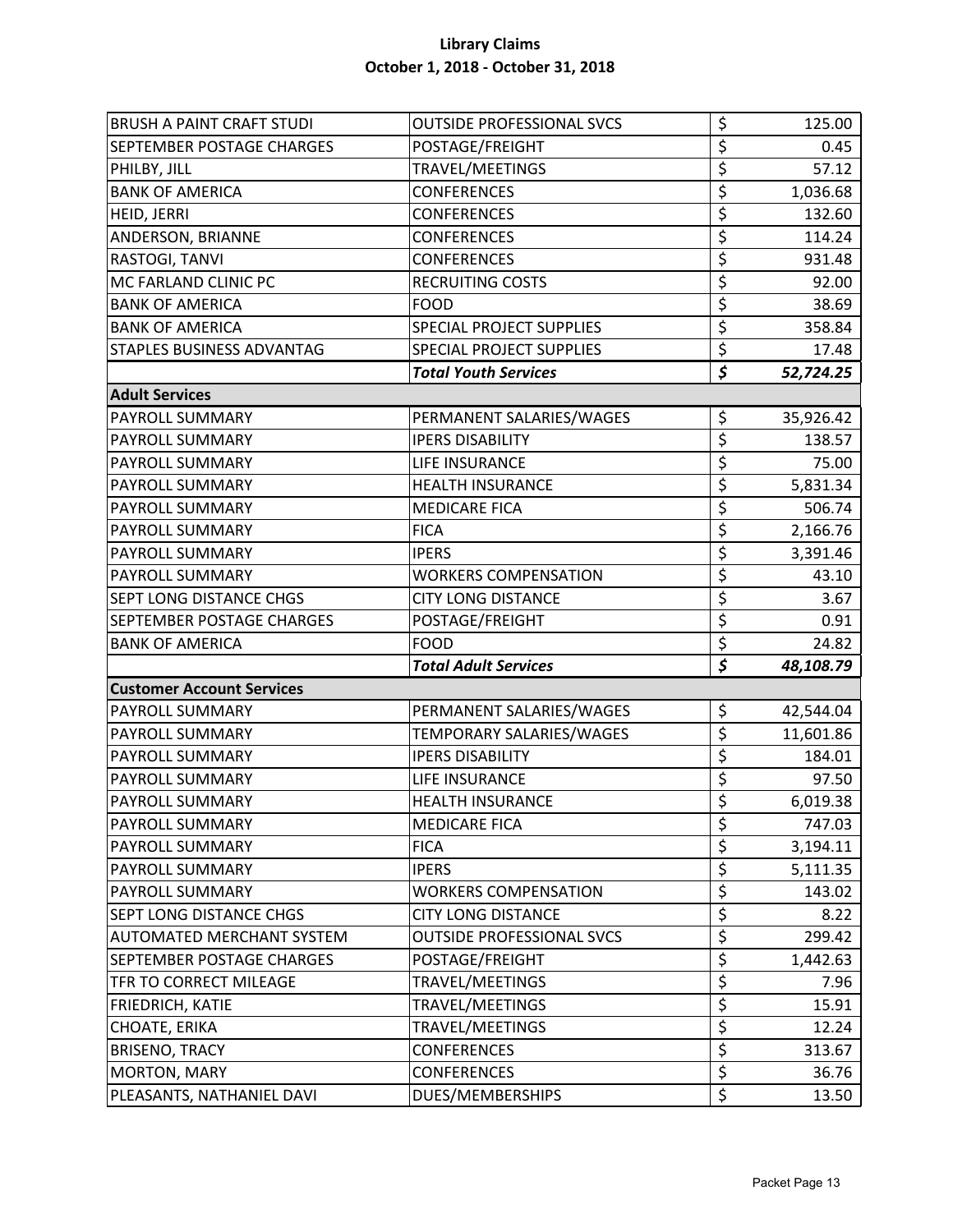| MC FARLAND CLINIC PC            | <b>RECRUITING COSTS</b>                | 184.00      |
|---------------------------------|----------------------------------------|-------------|
| <b>ONESOURCE</b>                | <b>RECRUITING COSTS</b>                | 105.00      |
| UNIQUE MANAGEMENT SERVICE       | <b>NON-CITY SERVICE</b>                | 196.90      |
| OFFICE DEPOT INC                | <b>OFFICE SUPPLIES</b>                 | 158.64      |
| <b>STOREY KENWORTHY CO</b>      | <b>OFFICE SUPPLIES</b>                 | 11.88       |
| <b>BANK OF AMERICA</b>          | <b>OFFICE SUPPLIES</b>                 | 473.28      |
|                                 | <b>Total Customer Account Services</b> | 72,922.31   |
|                                 | <b>Grand Total:</b>                    | 358,595.81  |
|                                 |                                        |             |
|                                 |                                        |             |
| <b>Charles Glatz, President</b> | Sarah Barchman, Secretary              | <b>Date</b> |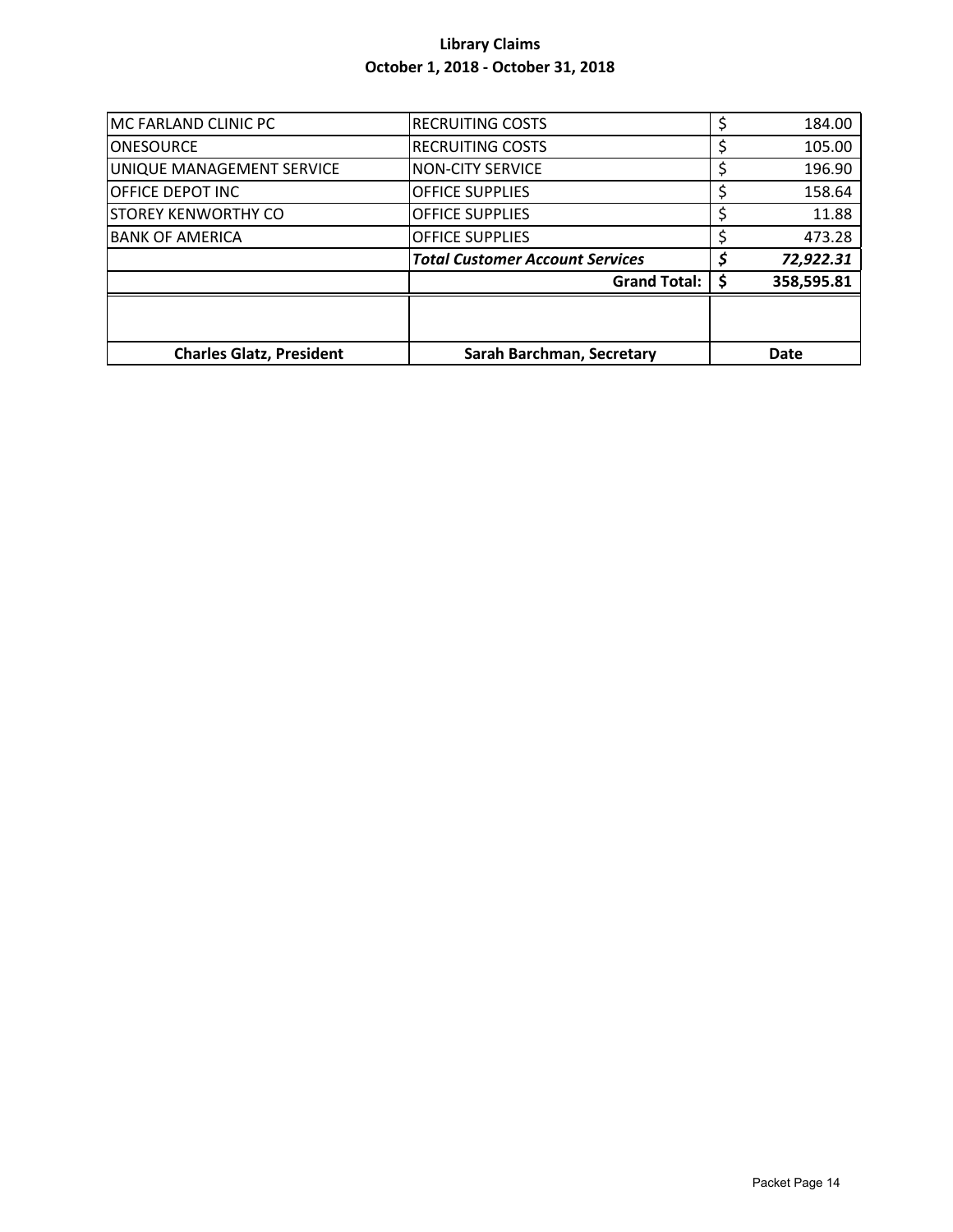## **Director Performance Evaluation Process Policy**

## **BOARD OF TRUSTEES AMES PUBLIC LIBRARY NOVEMBER 15, 2018**

Be it resolved that the Board of Trustees, Ames Public Library, approves revisions to the Director Performance Evaluation Process Policy, as presented/amended.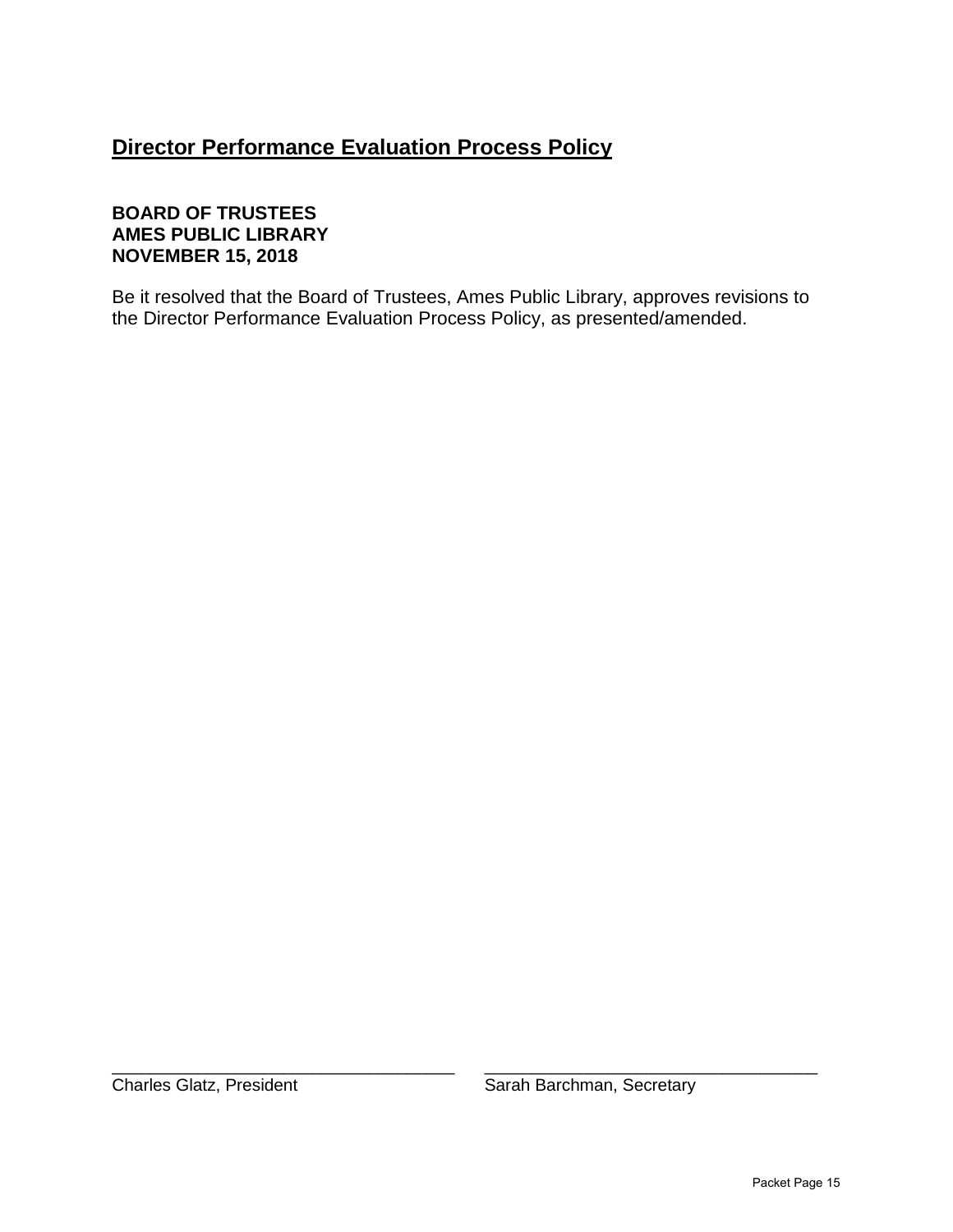

Section: Library Administration

Approved: 8//21/1997 Reviewed: Revised: 1/16/2003, 1/15/2004, 1/14/2005, 1/17/2008, 1/20/2011, 3/21/2013, 12/17/2015, 11/15/2018

The Board of Trustees will evaluate the performance of the Library Director annually. This performance evaluation provides a basis for professional development and growth, pay decisions, disciplinary actions, and dismissal.

## **Committee Appointment**

In June of eachEach year, the President of the Board of Trustees shall appoint a three-person committee to oversee this process. This committee will be called the Director Evaluation Committee (DEC). Appointees shall include:

- At least one member of the Executive Committee:
- At least one non-member of the Executive Committee;
- At least one individual who has previously participated in a DEC.

(The qualifications of one trustee may satisfy two of the conditions.)

## **Procedure and Timeline**

The Director's performance is evaluated against (1) a set of written goals which are approved each year in April, (2) the responsibilities described in the Director's General Job Duties Policy, and (3) the City of Ames' expectations of management.

## SeptemberOctober:

The DEC will conduct a mid-year discussion of progress toward goalsperformance review and report back to the Board of Trustees. This meeting also provides an opportunity to begin to develop goals for the following year.

Prior to December 1, the Board President will request information about the salaries and longevity of other library directors and Ames City peers for the purpose of comparison. This data will be furnished to the DEC no later than the date of the Trustees' regular December Board meeting.

## **January:**

Each year, the DEC will obtain feedback on the Director's performance from selected Library staff and external reviewers.

The Director will submit a self-evaluation based on three to five specific, measurable annual goals, as requested by the DEC.

## **February:**

The DEC will:

• Gather and compile evaluation feedback.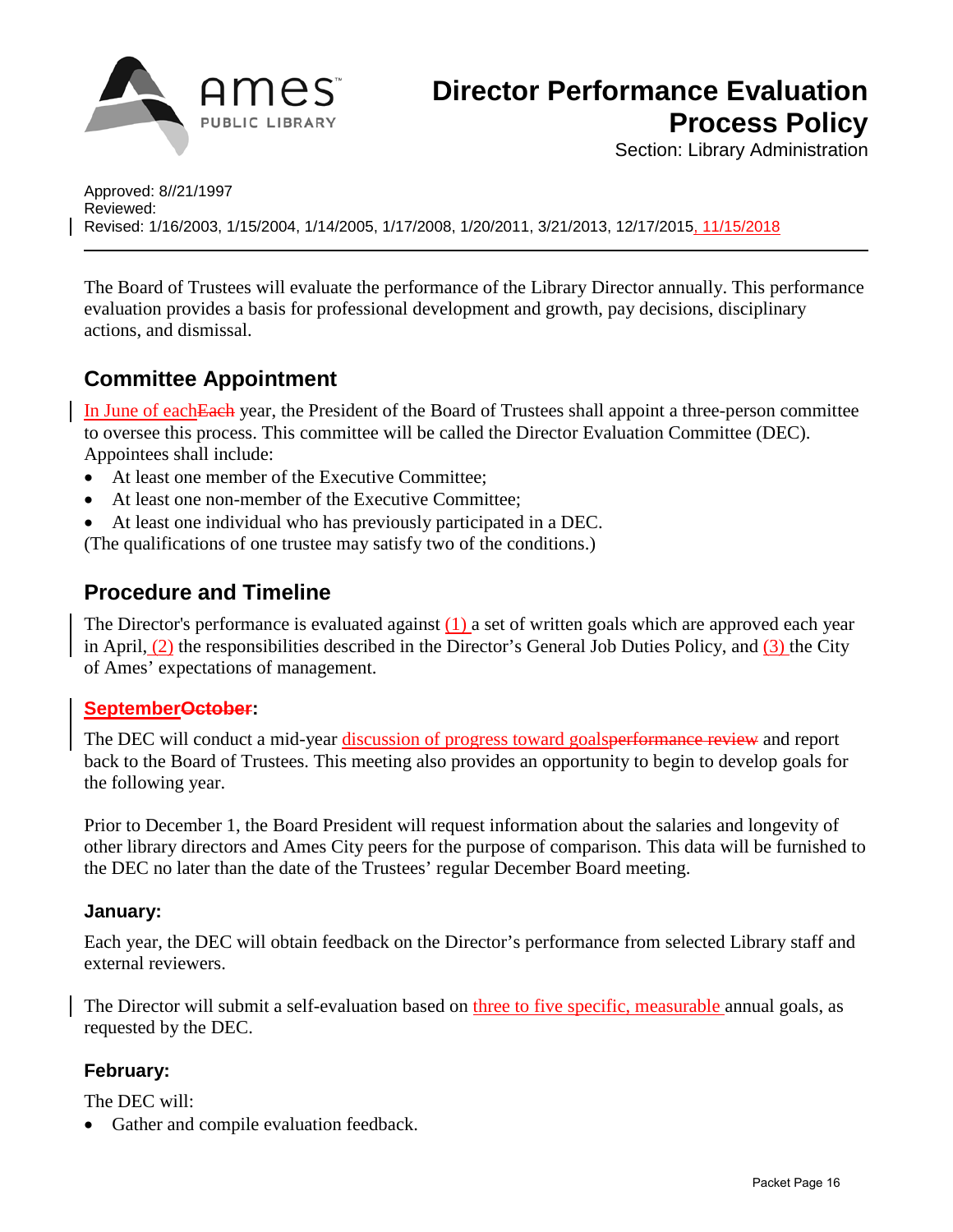- Prepare a summary of the results of the feedback and hold a preliminary meeting with the Director.
- Analyze the salary and longevity data provided by the Board President, with the following factors in mind:
	- o Performance
	- o Internal Equity (as compared to other Library Directors and City of Ames Department Directors)
	- o Market (State and Regional)

#### **March:**

At least one week prior to the regular March Board meeting, the DEC will submit its draft evaluation with appropriate supporting materials to the Trustees and Director. (Original material submitted to the DEC is confidential, but may be made available to any trustee at his/her request.) The draft evaluation will include review and comment upon the Director's performance of job duties and achievement relative to the previous year's goals and development plan, and a salary adjustment recommendation.

At the March meeting, the Board of Trustees will:

- Review the draft prepared by the DEC;
- Revise (if desired) and approve the Director's performance evaluation; and
- Set the Director's salary for the fiscal year beginning July 1.

After the March meeting, the DEC and Director will meet to finalize goals for the upcoming year, based on the evaluation as approved by the Board.

## **April:**

At the April meeting, the Board of Trustees will approve the Director's goals and development plan for the coming year.

#### **June:**

The President of the Board will appoint a DEC to determine a process and conduct the next evaluation no later than the date of the regular June Board meeting.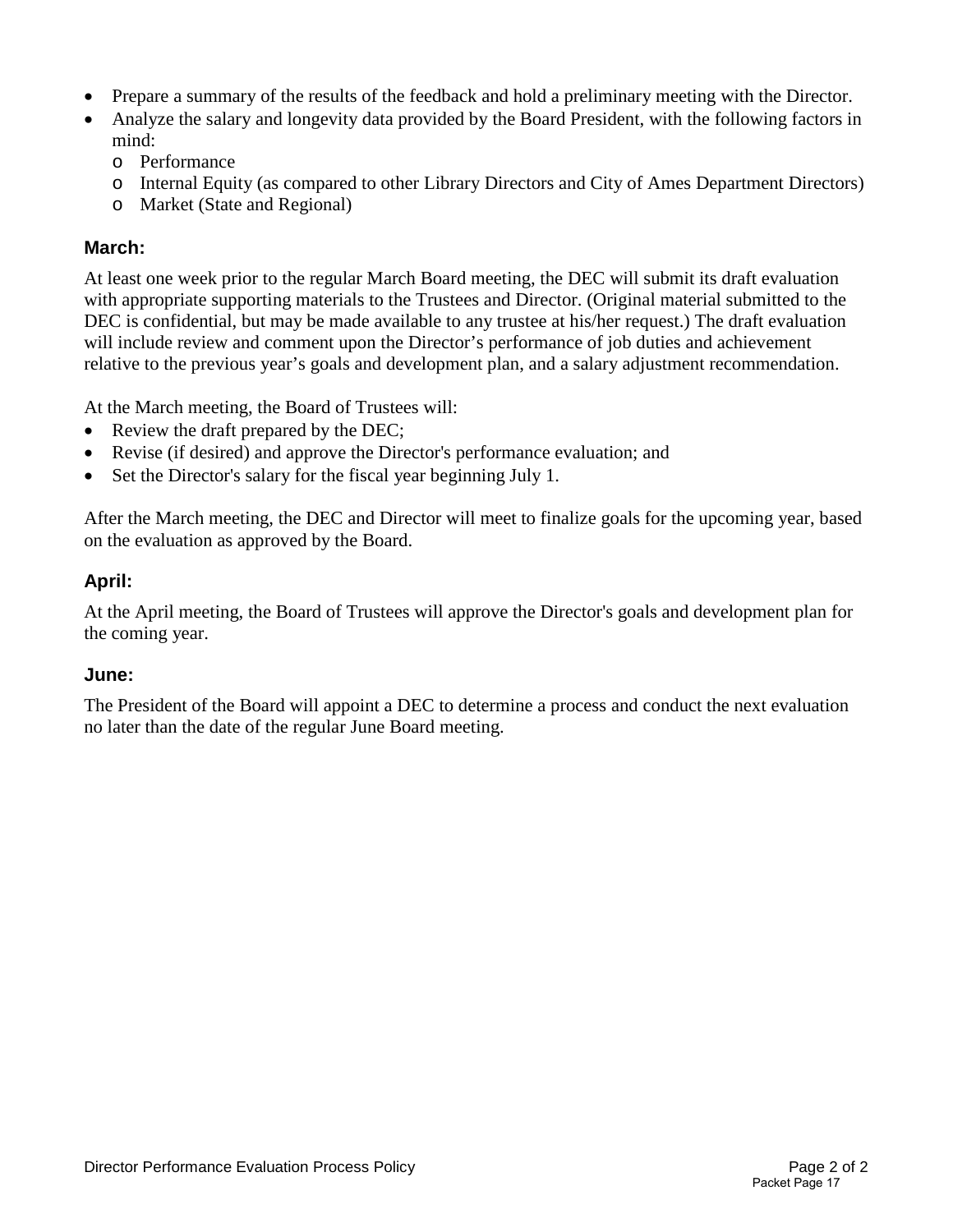#### **Donations Policy and Exam Proctoring Policy**

These two policies were last reviewed in January 2016. Staff is not suggesting any changes at this time; the policies are included for the Board to peruse. Comments, questions, and suggestions are welcome at this meeting or over the next few weeks. Staff hopes to schedule these policies for Board action (either to adopt revisions or retain as they are) in December.

#### **Library Personnel Policy**

**Background:** APL adopted the *City of Ames' Personnel Policies and Procedures* by reference in 2009, with certain exceptions and substitutions. In 2016, the Board determined that changes to the City's Policy would be incorporated as a matter of course, and be brought forward for consideration by the Board only if there appeared to be conflict or concern.

An exhaustive review of the City's policy is not practical now because an outside consultant has been retained to do a thorough review and advise City staff on needed changes and updates. Nevertheless, Library staff identified several sections in the City's existing policy that do not accurately reflect existing Library practices. In order to address them, staff proposes corrections to the sections marked on the following pages. Some explanations appear below.

| Section 8.2 (6)  | Library employees' performance evaluations are kept at the Library.                                                                                                                                                                                                                                                                                                                                                                                                                                                               |
|------------------|-----------------------------------------------------------------------------------------------------------------------------------------------------------------------------------------------------------------------------------------------------------------------------------------------------------------------------------------------------------------------------------------------------------------------------------------------------------------------------------------------------------------------------------|
| Section 10.4 (4) |                                                                                                                                                                                                                                                                                                                                                                                                                                                                                                                                   |
| & Section 10.5   | Leave is granted in tenths of hours at APL.                                                                                                                                                                                                                                                                                                                                                                                                                                                                                       |
| Section 11.1     | The City's policy is silent with respect to a "regular" work week. It has been<br>understood that the Library's work week runs from Sunday through<br>Saturday, but it should be stated in policy to ensure that employees' hours<br>are scheduled and worked in accordance with payroll regulations and the<br>Library's budget.                                                                                                                                                                                                 |
| Section 11.7     | The City's policy states that "all regular employees shall have two specified<br>consecutive days off, Saturday and Sunday, if possible." This is usually<br>feasible in departments that are only open Monday - Friday, but weekend<br>days have been referenced as part of the normal work week at the Library<br>since 1982 (and possibly earlier).                                                                                                                                                                            |
| Section 11.9 (1) | The City's policy provides for overtime pay or overtime compensatory time<br>for employees who work more than eight (8) hours in a work day. This has<br>not been the Library's practice; instead, work is considered overtime only<br>when an employee works more than 40 hours in the defined work week.<br>Management would also like to make it clear than extra hours worked by<br>those who employed half- or three-quarters time are not considered<br>"overtime" unless they are in excess of the 40-hour-per-week limit. |
| Section 12.4     | Management of payroll, benefits, and other legally complex employee<br>matters have been handed over to the City over the last few decades and the                                                                                                                                                                                                                                                                                                                                                                                |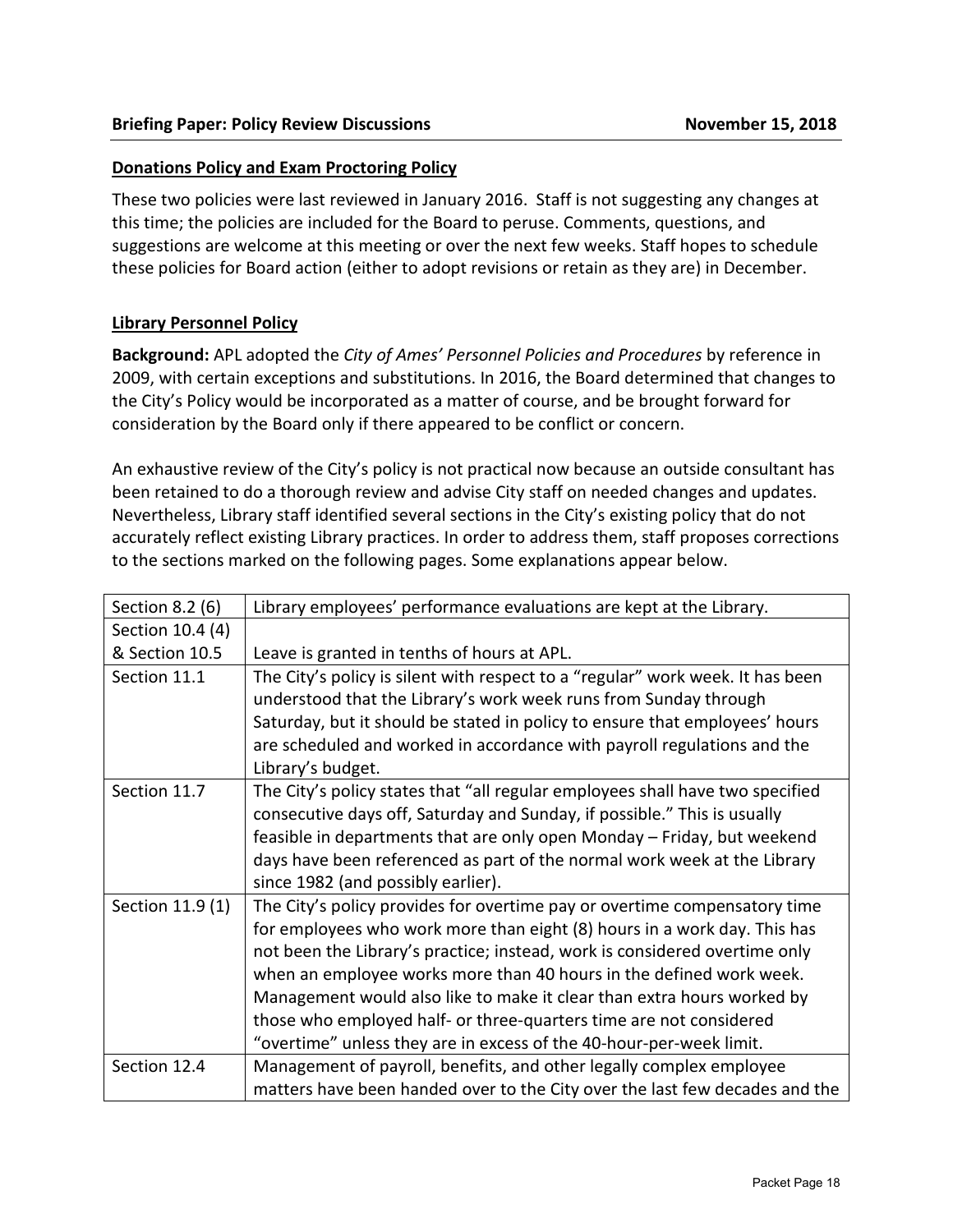| Human Resources and/or Finance Departments are charged with retention          |
|--------------------------------------------------------------------------------|
| of the related records. Certain portions of employee files, however, are still |
| maintained at the Library (as noted in Section 8 above).                       |

Administration recommends that the Board consider the suggested changes and advise staff of questions or concerns. This policy will also be scheduled for approval in December.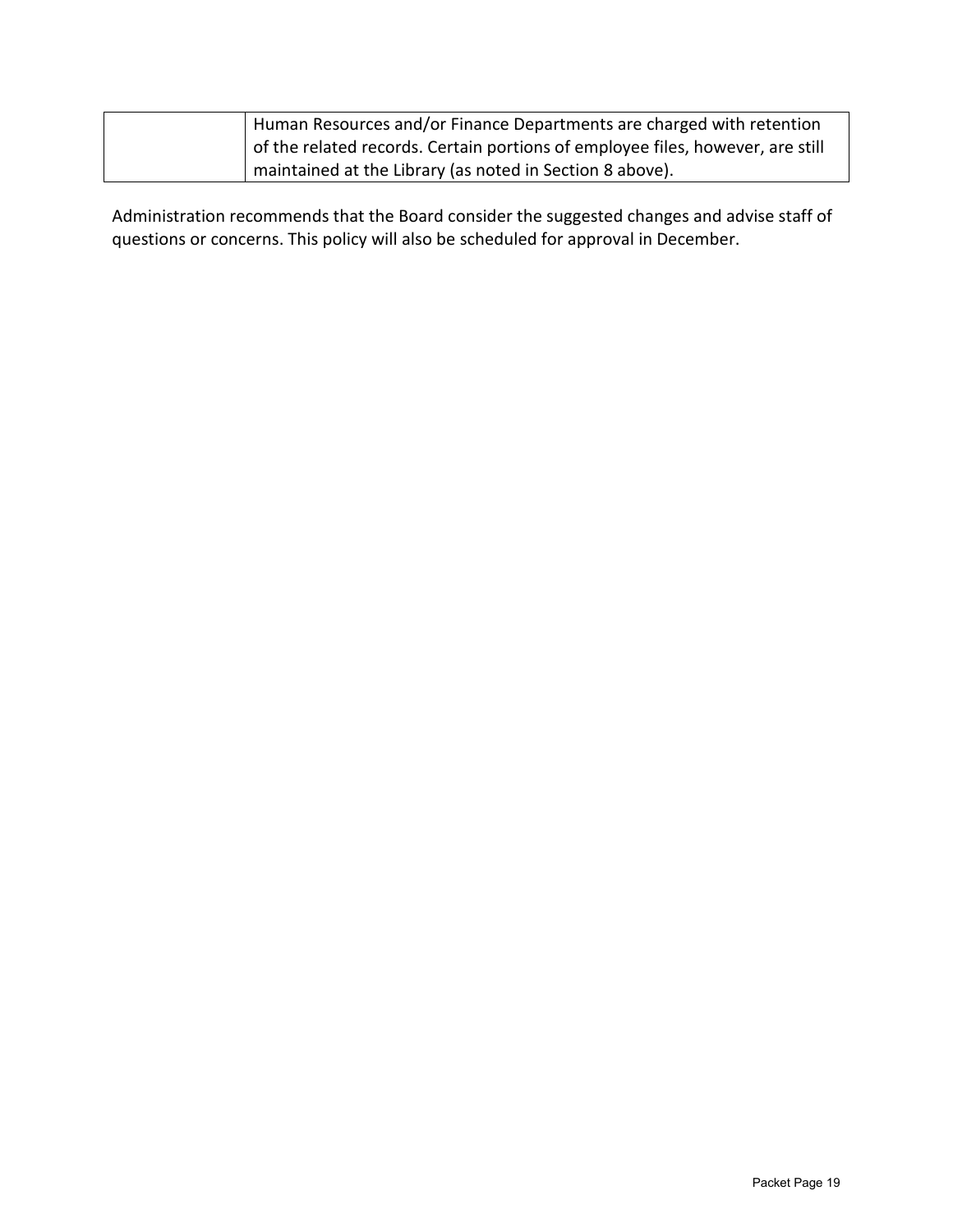

Approved: 12/18/1996 Reviewed: 4/17/2003 Revised: 8/24/2000, 8/18/2005, 10/23/2008, 11/17/2011, 3/21/2013, 11/21/2013, 1/21/2016

Ames Public Library welcomes donations to further the Library's mission, "Ames Public Library – We connect you to the world of ideas." The Library coordinates a development program for donations of cash, annuities, and real property through Ames Public Library Friends Foundation (APLFF).

## **Acceptance of Donations**

Acceptance of any donation, including cash, securities, real or personal property, will be determined by the Library Board, based on its suitability to the purposes and needs of the Library, laws and regulations that govern the ownership of the donation, and the Library's ability to meet the requirements, if any, associated with the donation. Donations must be legally owned by the donor(s) and free of liens or claims.

Donations to Ames Public Library are accepted only on the condition that they may be retained, sold, given away, or disposed of. The Library will not accept donations which would require or cause the Library to act in violation of established policies forbidding discrimination, particularly on the grounds of age, color, creed, gender identity, mental disability, national origin, physical disability, race religion, sex or sexual orientation. The Library Board reserves the right to refuse or reject any donation.

## **Monetary Donations**

Unless otherwise specified by the donor, the Board of Trustees of Ames Public Library will coordinate the receipt of donations, such as cash and securities received as donations, memorials, or bequests, with APLFF, which operates exclusively for the benefit of Ames Public Library. Donations will be used for the public benefit of the Library as approved by the Library Board of Trustees.

Ames Public Library, in cooperation with APLFF, will make an effort to inform potential donors of the options for donations and the possible tax credits for endowment donations under the [Endow Iowa Tax](http://www.iowacommunityfoundations.org/endow-iowa-tax-credits.aspx)  [Credit Program.](http://www.iowacommunityfoundations.org/endow-iowa-tax-credits.aspx)

## **Books and Other Media**

Donated books and media items become the property of APLFF. They may be added to the Library collection in accordance with Ames Public Library [Collections Policy,](http://www.amespubliclibrary.org/Docs_PDFs/Policy/CollectionsPolicy.pdf) sold for the benefit of the Library, donated to other libraries or non-profit agencies, or discarded. Items will not be returned to the donor and may be withdrawn according to the Collections Policy. Upon request, the APLFF will provide a receipt for the donated items but will not set a fair market or appraised value to any item.

## **Works of Art and Other Personal Property of Value**

Acceptance of donations of personal property, art objects, portraits, antiques, collectibles, and museum objects is at the sole discretion of the Library Board of Trustees. The Library's [Art Collection Policy](http://www.amespubliclibrary.org/Docs_PDFs/Policy/ArtCollectionPolicy.pdf)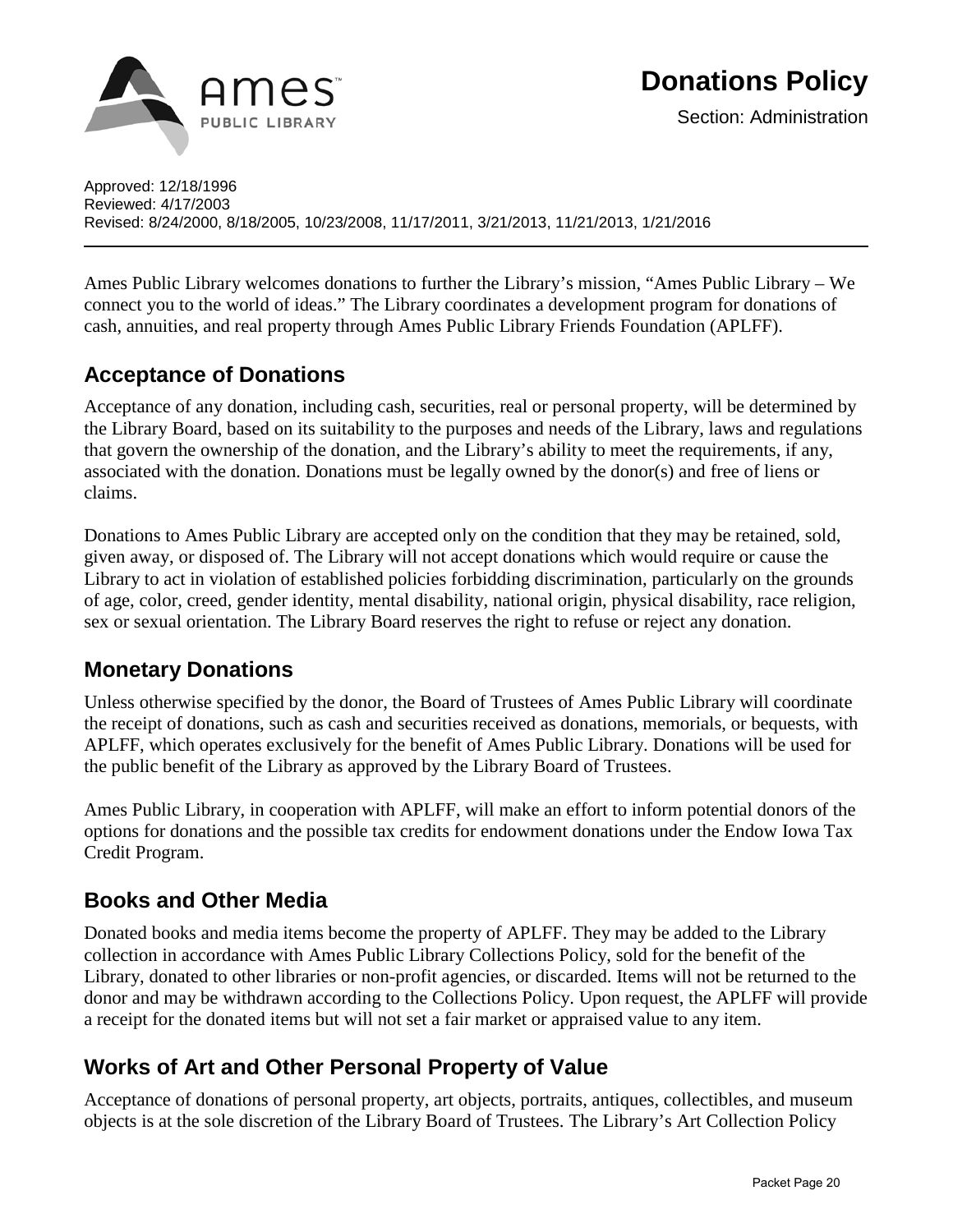details the acceptance of donations of works of art. Other property of value will be considered according to the following criteria:

- Relevance to the Library or Ames history
- Availability of adequate and appropriate space to display or house the items(s)
- Expenses involved in the maintenance, care, security, or display of the item(s).

Works of art and other personal property of value may either be retained as property of the Library or liquidated for cash funds, at the sole discretion of the Library Board of Trustees. Donations are tax deductible within the limits prescribed by the Federal Internal Revenue Code. Appraisal of value will be the responsibility of the donor(s). Donors are expected to inform the Library, prior to acceptance of the donations, of any associated costs, such as delivery or maintenance. Donors will be expected to pay any expenses not disclosed prior to acceptance.

Upon acceptance of a donation, an appropriate deed of gift or similar document transferring sole and exclusive ownership of the item(s) to Ames Public Library will be executed, with a copy provided to the donor.

Placement and display of a work of art or real item is at the sole discretion of the Library.

## **Real Property**

Donations and bequests of real property are accepted at the sole discretion of the Library Board of Trustees. The Board may require appraisal, title opinion, boundary survey, environmental assessment, or other professional evaluations at the expense of the donor prior to acceptance of real estate.

## **Confidentiality**

The Library will require all staff, volunteers, and third parties with access to information about donations made to the Library or APLFF to attest and agree to uphold confidentiality, as specified by Library policy, APLFF policy, and applicable law.

## **Donor Recognition**

Donors to Ames Public Library or APLFF may be recognized for financial contributions that benefit the programs, projects, and services of Ames Public Library. The purpose of such recognition is to thank donors, to encourage others to give, and to build long-term relationships with donors. Every effort will be made to ensure that recognition is timely, meaningful to the donor, appropriate and equitable. Recognition efforts are coordinated by Ames Public Library Friends Foundation.

During specific campaigns, APLFF may recommend guidelines for donor recognition, including naming or inclusion on a donor board, to the Library Board of Trustees for consideration and approval.

## **References**

This policy has been developed in accordance with:

- City of Ames [Municipal Code](http://www.cityofames.org/home/showdocument?id=270) Section 15.7 (9) Powers, Duties of Trustees.
- Iowa Code
- Section 392.5 Library Board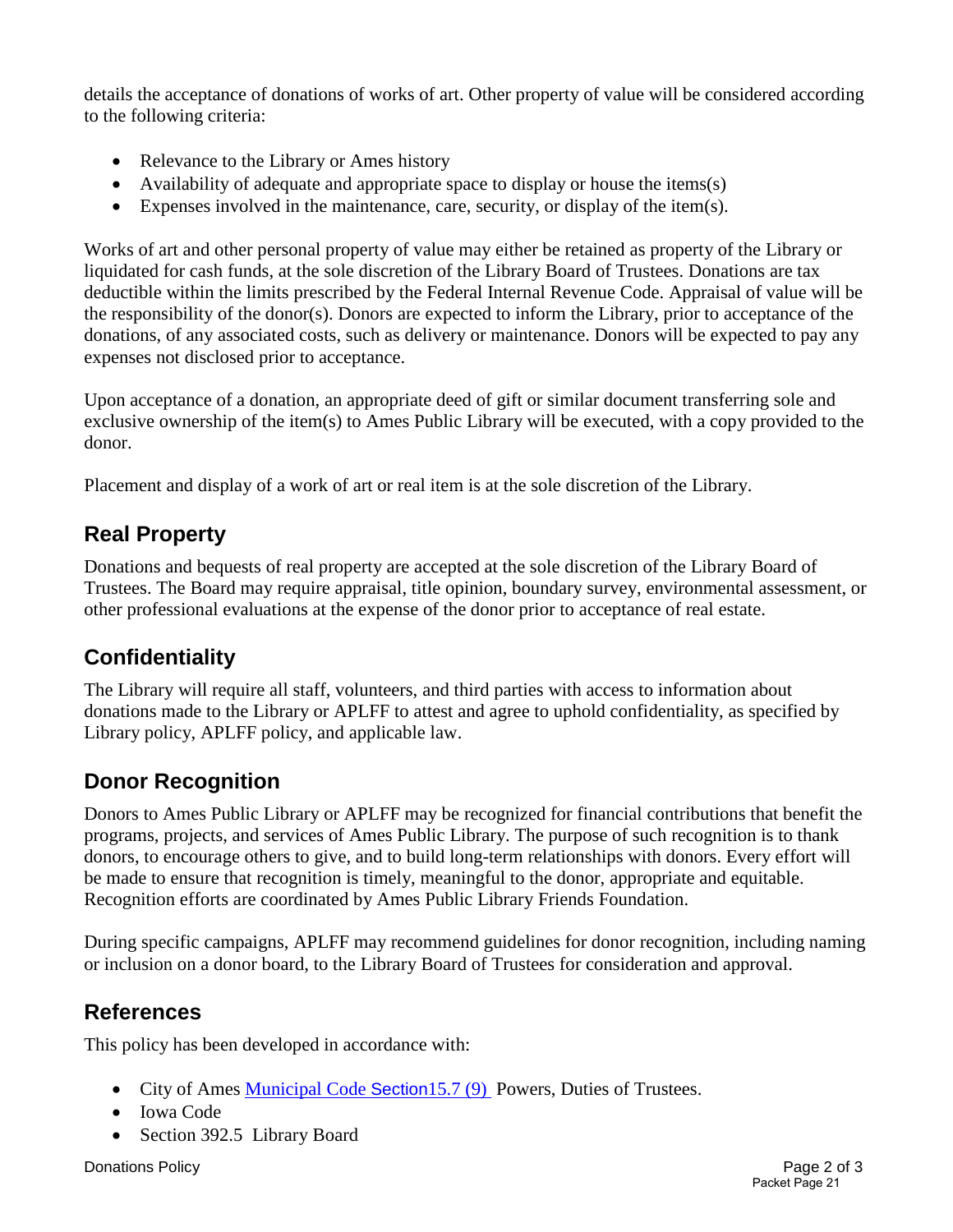- [Section 22.7 \(14\) and \(52\)](http://coolice.legis.iowa.gov/cool-ice/default.asp?category=billinfo&service=iowacode&input=22.7) Confidential Records
- Relationship Agreement Between Ames Public Library Board of Trustees and Ames Public Library Friends Foundation *and*
- Ames Public Library [Art Collection Policy](http://www.amespubliclibrary.org/Docs_PDFs/Policy/ArtCollectionPolicy.pdf)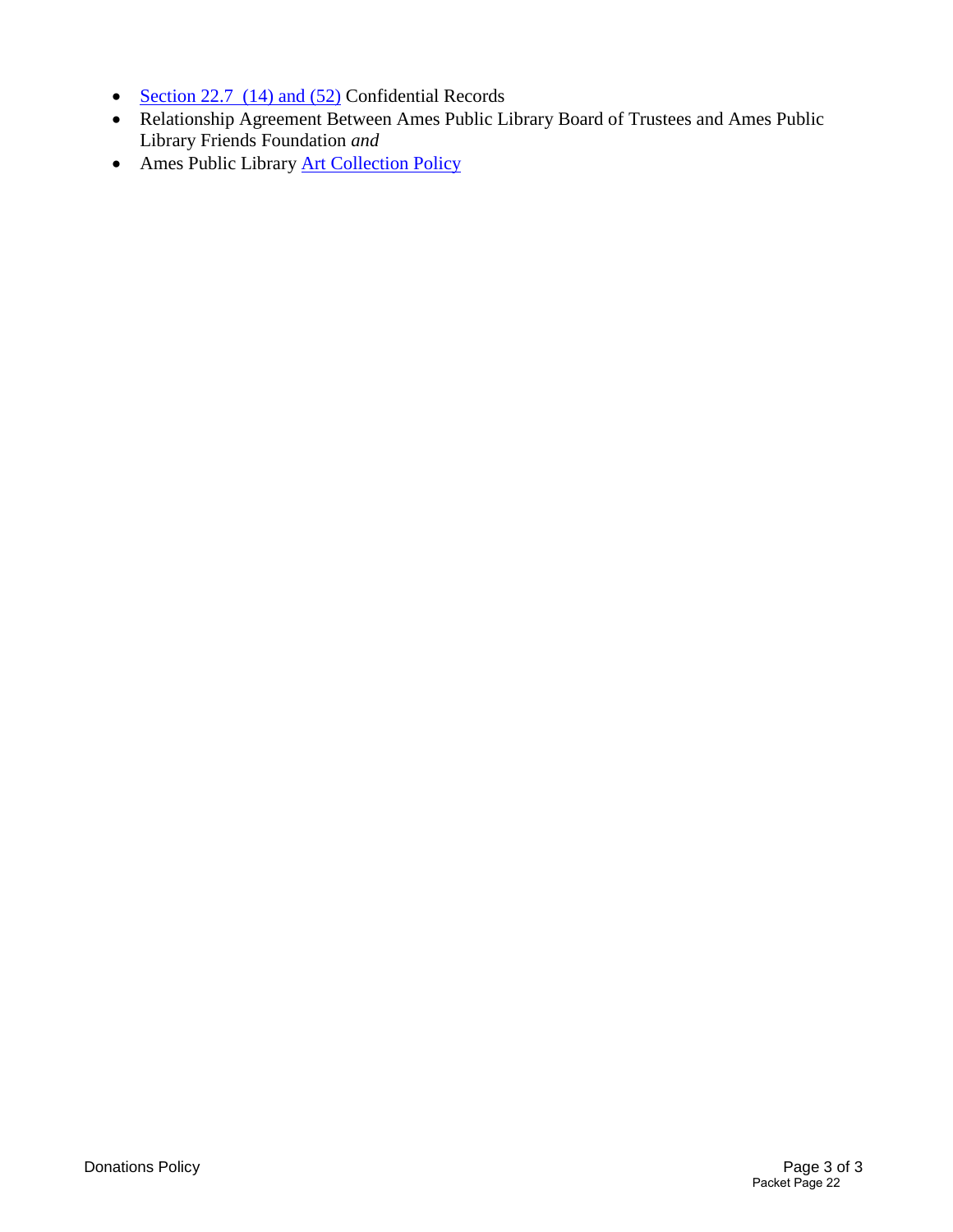

Approved: 5/19/2005 Reviewed: 12/15/2011 Revised: 11/20/2008, 1/21/2016

Ames Public Library offers proctoring of examinations to further its role in supporting life-long learning.

Library staff will administer either written or online exams at Ames Public Library during business hours of 9:00 AM - 5:00 PM; Monday through Friday. The library will accept examination reservations based on availability of proctoring staff.

- Ames Public Library does not restrict eligibility for exam proctoring services.
- The Library does not charge for providing proctoring services. Students are responsible for any incidental costs, such as postage to mail back exams. Payment of costs will be due prior to the time of the examination.
- Any individual needing exam proctoring must first register with the Principal Clerk.
- The institutions requiring proctored testing are responsible for making sure that the Library staff receives the examinations.
- The Library is not responsible for completed examinations lost or damaged due to factors beyond the Library's control, such as postal delays or email transmission problems.
- Unless otherwise agreed upon with the students or their institutes of learning, the Library will shred and dispose of all exams left in the care of the Library for over four months.
- The Library reserves the right to deny a proctoring request that is beyond the Library's ability to administer.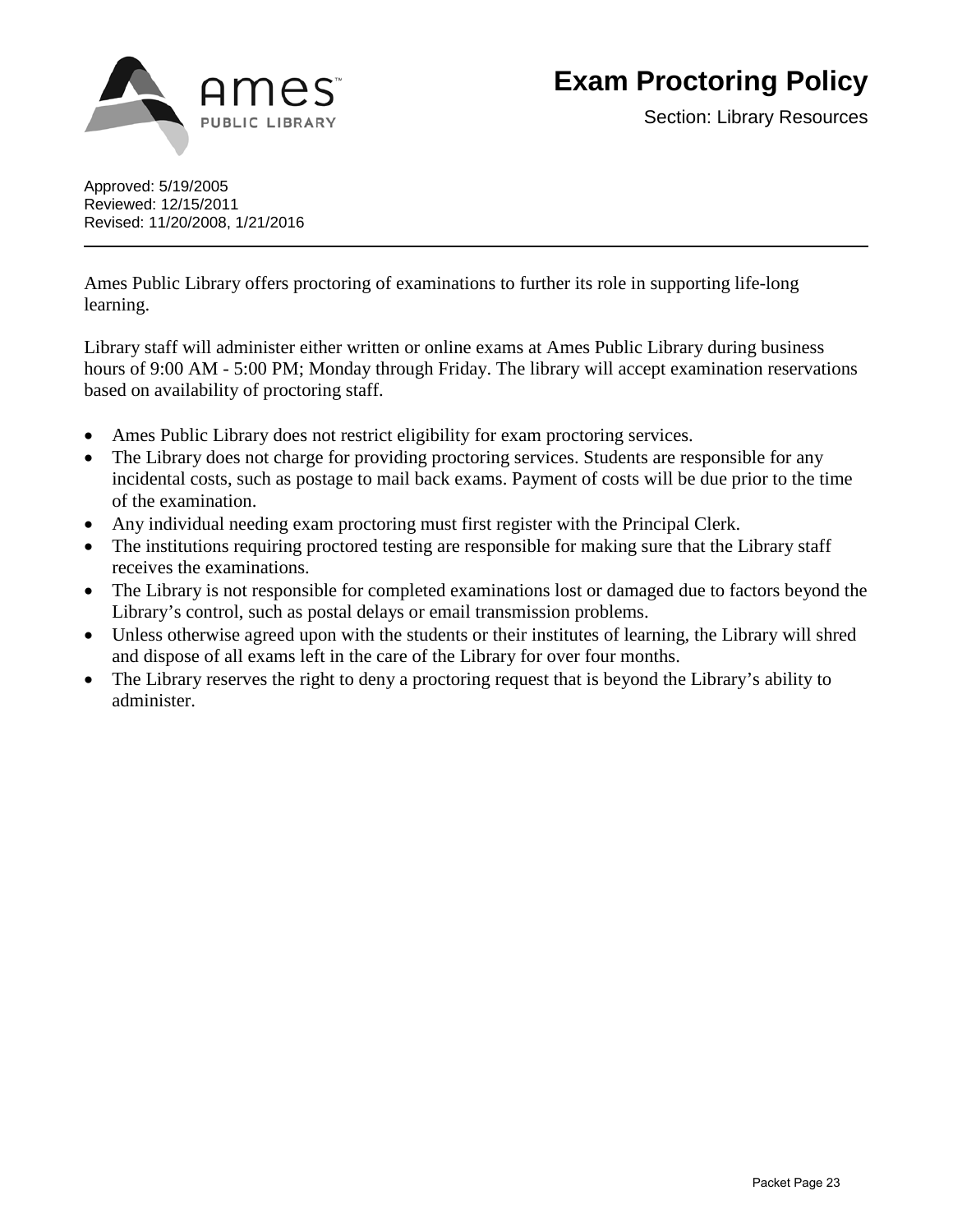

Approved: 8/1/1988 Reviewed: 4/19/2001 Revised: 10/16/2009, 5/17/2012, 6/21/2015, 2/18/2016, 12/20/2018

The Library Personnel Policy functions with the [City of Ames \(COA\) Personnel Policy](http://www.amespubliclibrary.org/Docs_PDFs/Policy/COAPersonnelPolicy.pdf) to provide guidance to supervisors and administrators for the purpose of achieving fair and consistent personnel actions and decisions. An unbiased and equitable system of personnel administration contributes to a workplace of harmony, efficiency, and effective public service.

## **Variations from COA Policy**

According to the Municipal Code of Ames, The Board of Trustees is responsible for decisions regarding Library personnel policies. The Library Director acts as an agent of the Board. The Human Resources Department functions as a consultant to the Library Director and Board of Trustees in personnel matters. Because final authority lies with the Library Director and Board of Trustees, this language replaces wording such as "City Manager" as appropriate.

References to Civil Service, collective bargaining agreements, unions, utility/police/fire retirement, and other specialized City of Ames designations are not applicable to Library employees.

The following numbered Sections and Subsections each replace the corresponding numbered Section or Subsection of the City of Ames Personnel Policy. New Sections and Subsections are indicated as such.

1.4 Adoption and Policy Amendment

Library policy amendments will become effective upon consideration and adoption by the Board of Trustees, Ames Public Library. Changes in "City of Ames Personnel Policies and Procedures" will apply to Library employees unless an exception or substitution is adopted by the Library Board of Trustees.

2.3 Definition of Terms

Immediate Family – See Section 10.6 Family Sick Leave and Section 10.9 Funeral Leave for specific definitions.

8.2 (Performance Evaluation) Procedure

6. Employee Receipt and Response

*This line replaces the last sentence:*  The employee's written response and the employee's performance evaluation form is retained in the employee's personnel file at the Library.

10.3 Holidays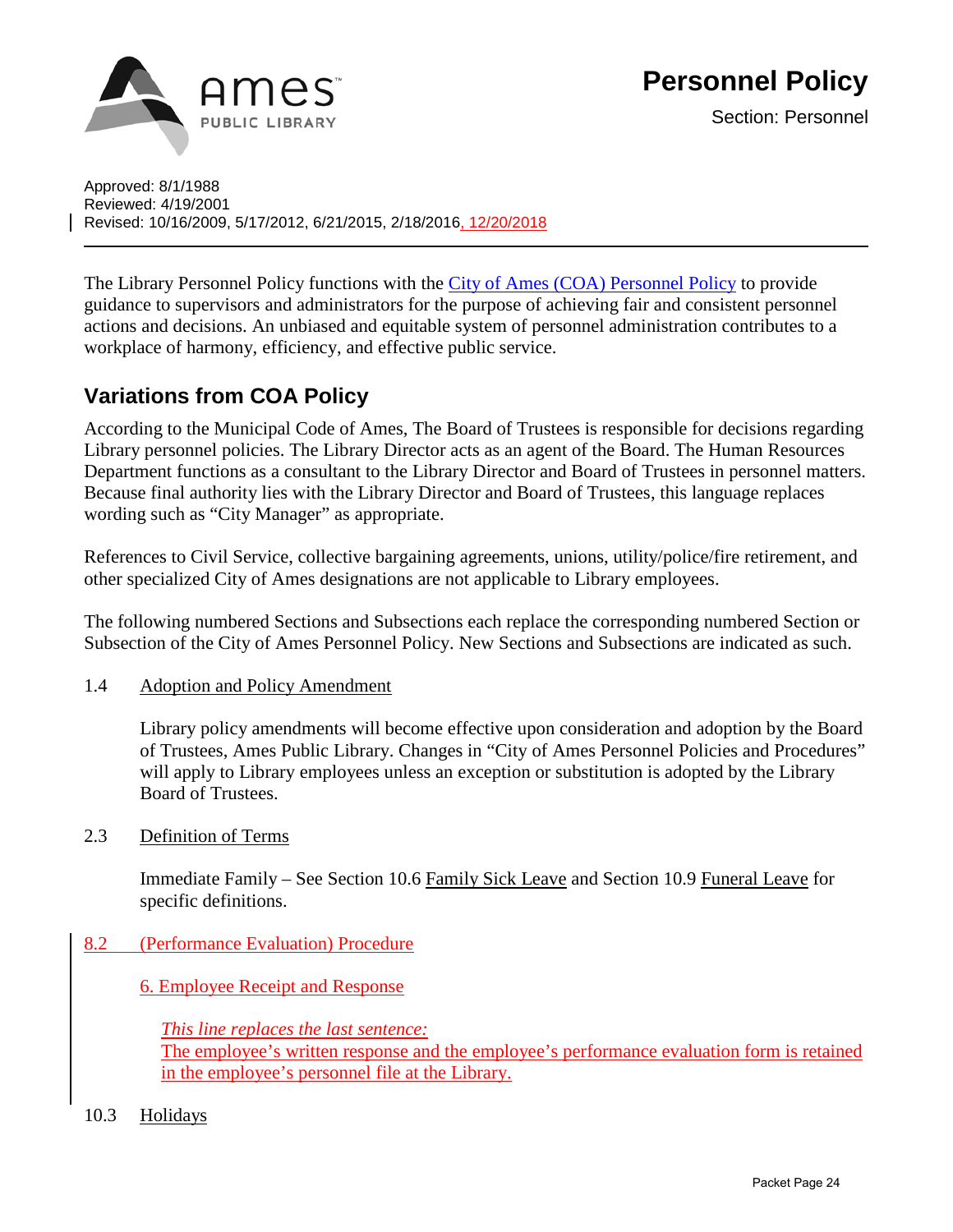1. The following shall be holidays for regular employees of Ames Public Library:

New Year's Day President's Day (floating) Memorial Day Independence Day Labor Day Veterans' Day (floating) Thanksgiving Day The Friday following Thanksgiving Day Christmas Eve Day Christmas Day

When the library remains open or holds staff training on a date that City Hall observes a holiday, regular library employees will be granted an equal number of "floating" hours off within the same fiscal year as agreed upon with their supervisor.

The Library is closed on Easter Sunday and closes at 5:00 p.m. on New Year's Eve; however, employees do not receive paid holiday time for these hours.

#### 10.4 Annual Vacation Leave

1. Amount

All regular Library employees classified as exempt from the provisions of the Fair Labor Standards Act shall earn vacation on a monthly basis at the following rates which reflect longevity in City service.

Ten days during the first year of service (months 1 through 12). Fifteen days per year through the fourteenth year of service (months 13 through 168). Twenty days per year after completing fourteen years (months 169 through 276). Twenty-five days per year after completing twenty-three years (months 277 and on).

All regular Library employees classified as non-exempt shall earn vacation on a monthly basis at the following rates which reflect longevity in City service.

Ten days per year for the first seven years of service (months 1 through 84). Fifteen days per year through the fourteenth year of service (months 85 through 168). Twenty days per year after completing fourteen years (months 169 through 276). Twenty-five days per year after completing twenty-three years (months 277 and on).

3. Accrual

*These charts replace Charts 10.4(1) and (2):* 

Chart 10.4 (1) - (Exempt Employees)

|                        |                | <b>MAXIMUM</b> |
|------------------------|----------------|----------------|
| <b>MONTHS OF FULL-</b> | <b>MONTHLY</b> | <b>ACCUAL</b>  |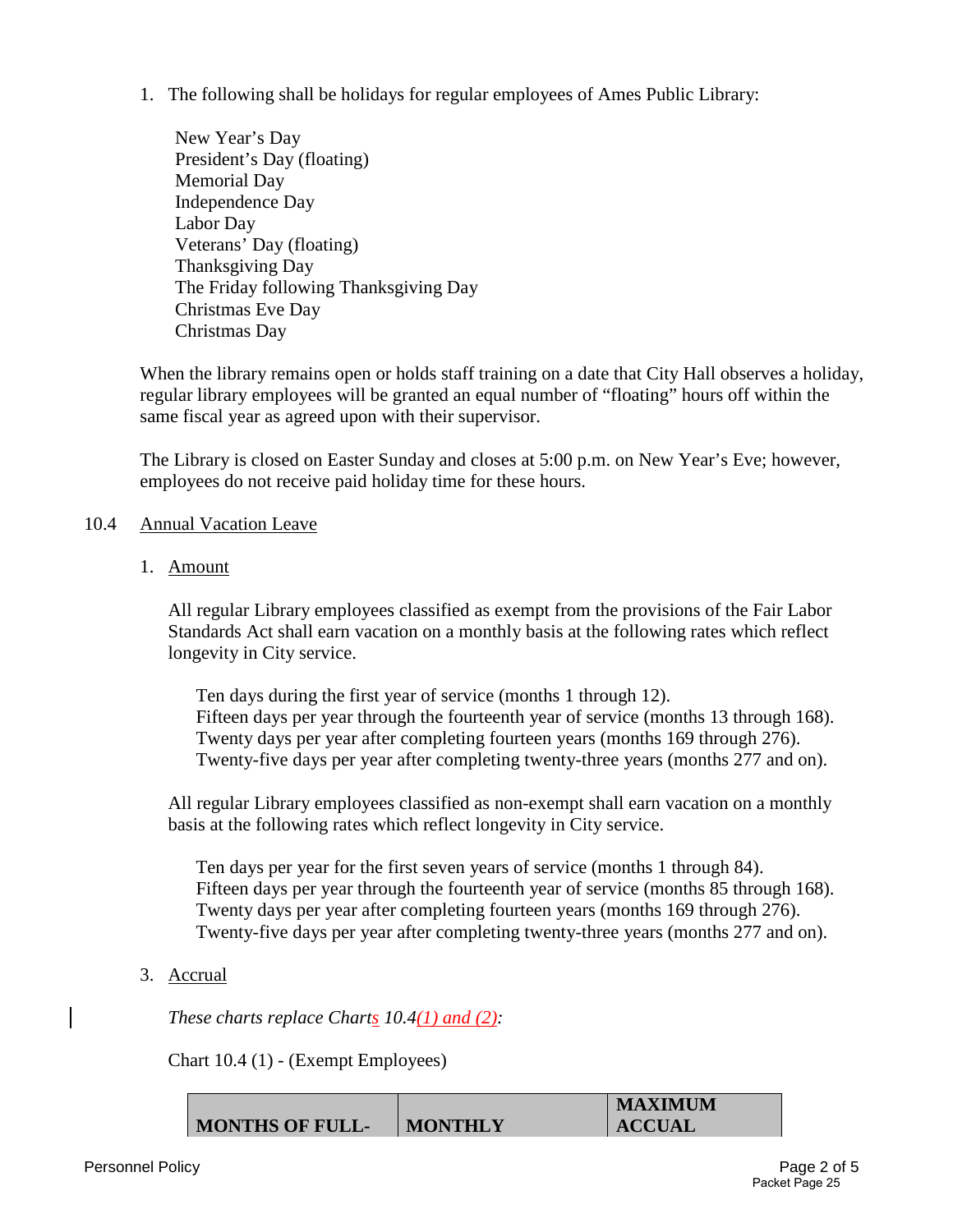| <b>TIME SERVICE</b> | <b>ACCRUAL</b>          | (Days)  | (Hours) |
|---------------------|-------------------------|---------|---------|
| through 12          | 6 hours $& 40$ minutes  | 15 days | 120     |
| 13 through 168      | 10 hours                | 23 days | 184     |
| 169 through 276     | 13 hours $& 20$ minutes | 30 days | 240     |
| 277 or more         | 16 hours & 40 minutes   | 38 days | 304     |

#### Chart 10.4 (2) - (Non-exempt Employees)

|                        |                        | <b>MAXIMUM</b> |         |
|------------------------|------------------------|----------------|---------|
| <b>MONTHS OF FULL-</b> | <b>MONTHLY</b>         | <b>ACCUAL</b>  |         |
| <b>TIME SERVICE</b>    | <b>ACCRUAL</b>         | (Days)         | (Hours) |
| 1 through 84           | 6 hours $& 40$ minutes | 15 days        | 120     |
| 85 through 168         | 10 hours               | 23 days        | 184     |
| 169 through 276        | 13 hours & 20 minutes  | 30 days        | 240     |
| 277 or more            | 16 hours & 40 minutes  | 38 days        | 304     |

## 4. When Taken

*This line replaces the last sentence:*  Vacation leave shall be granted in units of one-tenth (1/10) hour.

## 8. Sickness Occurring During Vacation Period

Once the vacation period has commenced, approved vacation leave cannot be converted to sick leave.

## 10.5 Employee Sick Leave

## *This line replaces the last sentence:*

Sick leave may be accumulated from year to year with no maximum limit and may be granted in minimum units of one-tenth (1/10) hour.

## 10.6 Family Sick Leave

Library employees may use accrued sick leave for occasions which require the employee to provide primary care for a member of his/her immediate family who is incapacitated due to illness or injury, or who has examinations and consultations with physicians and other licensed health care providers. Family sick leave shall be subject to the same eligibility qualifications, documentation, and other terms and conditions as employee sick leave.

For the purpose of Family Sick Leave, immediate family is defined as spouse or domestic partner of the employee; his/her child, step-child, or foster child; his/her parent, step parent, parent-inlaw, or grandparent; his/her sibling; others whose permanent home is that of the employee; and any other person who, by unique relationship, maintains a family role similar to a relative as stated above. It is the responsibility of the employee to provide documentation to support why paid sick leave should be granted for these unique relationships.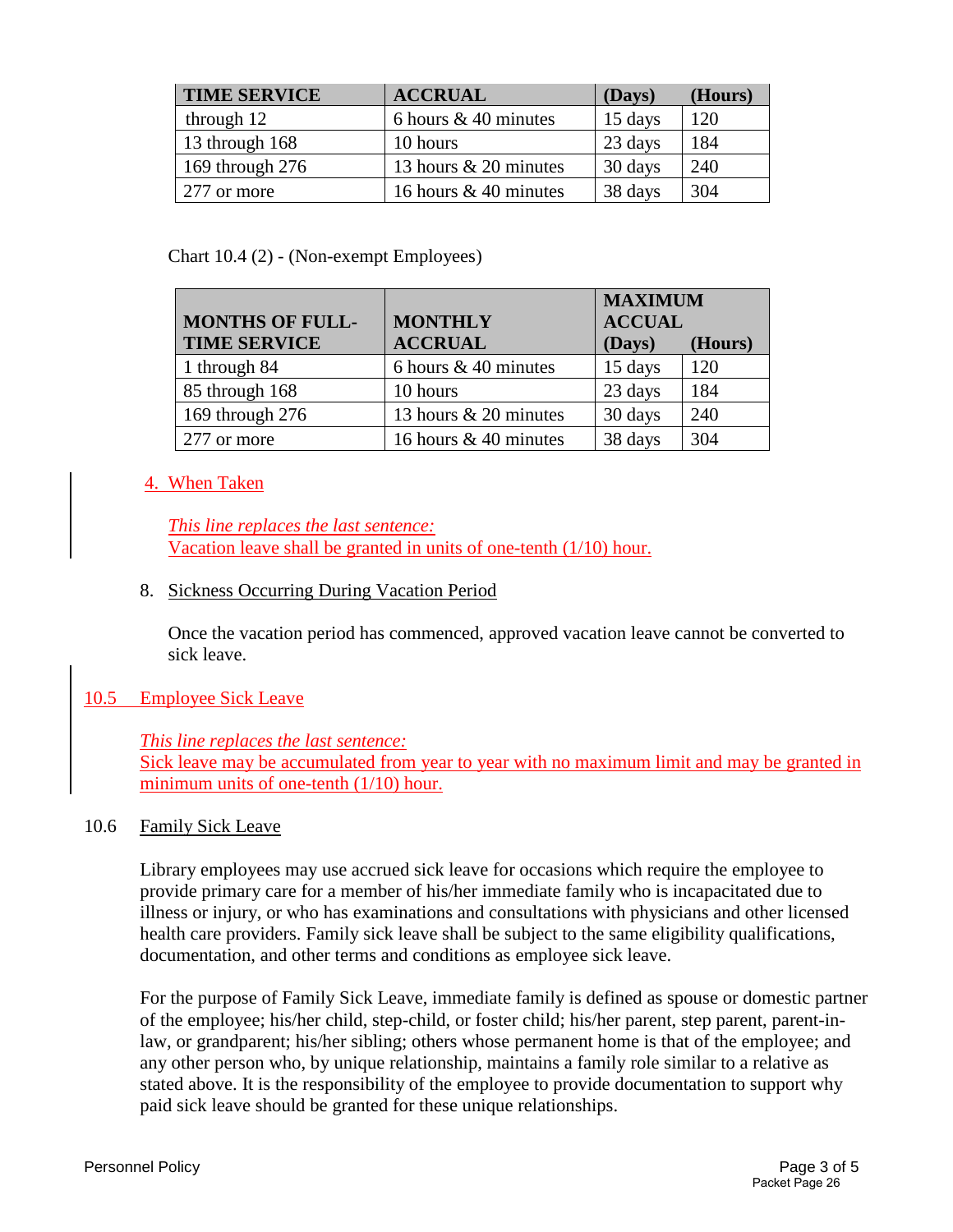### 10.9 Emergency Leave shall be replaced with a Section entitled "10.9 Funeral Leave."

Leave of up to three (3) days with pay shall be granted in the event of death in the family. Two (2) additional days (charged to sick leave) may also be approved by the Director. The definition of "family" in the event of death includes those listed for Family Sick Leave and these additional relatives: aunt, uncle, niece, nephew, son-in-law, daughter-in-law, sibling-in-law, step sibling, and grandchild.

#### 11.1 Hours of Service

The Library's work week begins Sunday at 12:01 a.m. and concludes each Saturday at 12:00 midnight. Hours of work are scheduled to meet the requirements of the Library. The regular fulltime work week is 40 hours, which shall be worked as assigned by the supervisor or Library Director.

#### 11.6 Work Breaks

Employees may take a paid rest break of up to 20 minutes for during each four hours worked shift. Breaks cannot be taken to shorten a shift or to extend a lunch period. Employees shall take an unpaid lunch period of at least one-half hour but not more than one hour during an eight-hour work day. A lunch period may be required during a six-hour shift. Lunch periods and breaks shall be taken at times and for such periods as determined by the supervisor or Library Director.

#### 11.7 Days Off

Whenever possible, employees will not be scheduled for more than seven consecutive days.

#### 11.9 Overtime/Compensatory Time

#### 1. Non-exempt Personnel

Part-time employees who are asked to work more than their scheduled hours will be paid at their regular rate for all time worked up to 40 hours per work week. With permission from the Director in advance, compensatory time may be granted in lieu of pay.

In the event any non-exempt employee is required to work more than 40 hours in a work week one week work period, overtime hours in excess of 40 shall be compensated in either compensatory time or cash overtime or compensatory overtime at one and one-half times the regular hourly rate as required by the Fair Labor Standards Act. Paid leaves such as vacation, holiday, or sick leave are not considered hours worked under FLSA.

If a full-timean employee is released from duty and is thereafter called back to work, the employee will be compensated at their overtime rate as provided herein. A minimum of one hour at the overtime rate shall be paid for such time worked.

With the exception of emergencies, extra hours workedes or the state must be approved in advance by a supervisor.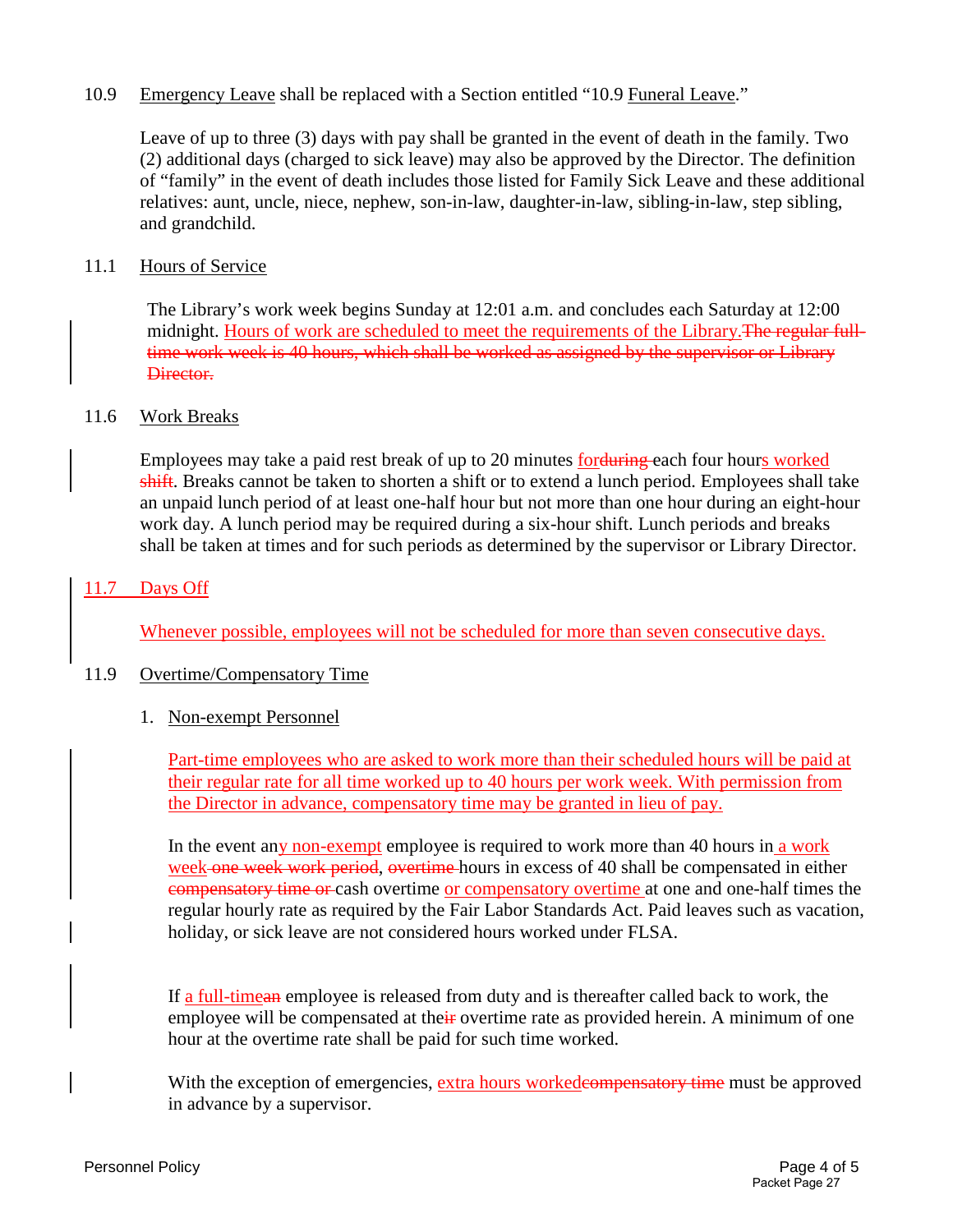### 3. Work on Scheduled Days Off

Non-exempt employees who are required to work on scheduled days off or on holidays shall receive regular compensation for all time worked under the 40-hour/week limit.

4. Accrual and Use of Compensatory Time

Non-exempt employees who have with accrued overtime will receive compensatory time off and are strongly encouraged to utilize this time as quickly as possible. The Director may at any time elect to pay accrued compensatory time in cash.

#### 11.10 Inclement Weather

#### 1. Closed or Curtailed Operations

If the Library must close due to inclement weather, regular staff scheduled to work during those hours will not have a reduction in salary. Temporary staff members will be paid for the hours they were scheduled.

## 12.4 Employee Personnel Files

5. Certain elements of Library employee personnel files (including application, position description at time of hire, written reprimands, and performance evaluations) are maintained by Ames Public Library administration. The Library Director has authority over the contents of and access to these files.

#### 17.8 Employee Service Awards

In addition to the City of Ames program, Ames Public Library recognizes hourly employees based on their years of service at the Library. Each employee who has completed five years (or an increment of five years) of service at the Library by March 31 is recognized. The Award will be equal in value to the City Service Award for salaried employees. Funds for these awards shall be paid through payroll from the budgeted funds of the Library.

#### 20.19 Confidentiality of Library Records

Failure to uphold the principles of Ames Public Library's [Confidentiality and Library User](http://www.amespubliclibrary.org/Docs_PDFs/Policy/ConfidentialityandLibraryUserRecordsPolicy.pdf)  [Records Policy](http://www.amespubliclibrary.org/Docs_PDFs/Policy/ConfidentialityandLibraryUserRecordsPolicy.pdf) may be considered just cause for dismissal.